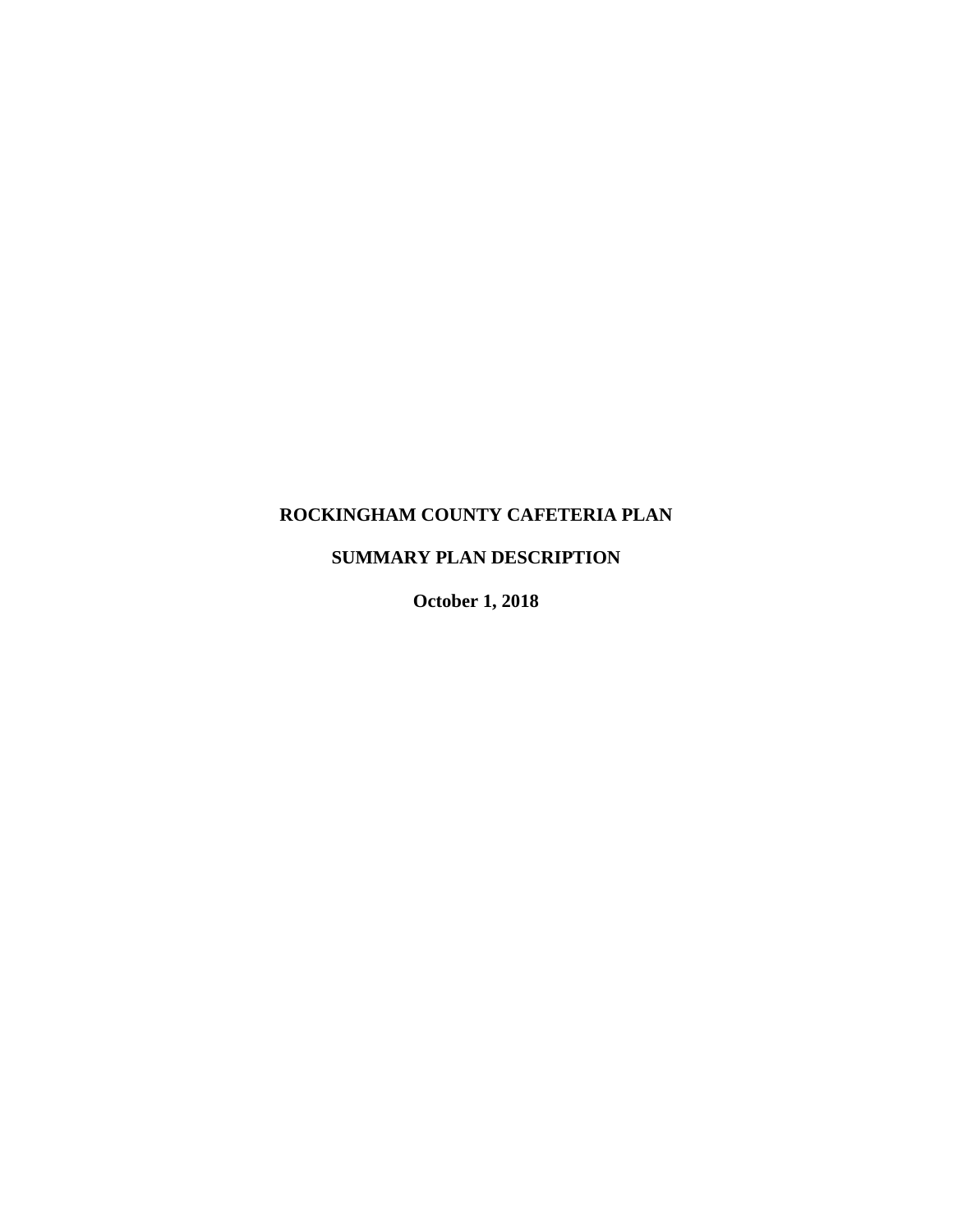# **TABLE OF CONTENTS**

#### $\mathbf I$ **ELIGIBILITY**

| 2. |  |
|----|--|
| 3. |  |
| 4. |  |
|    |  |

#### $\mathbf{I}$ **OPERATION**

| . . | operate<br>. does<br>ums<br>тан |  |
|-----|---------------------------------|--|
|-----|---------------------------------|--|

#### $\rm III$ **CONTRIBUTIONS**

| 1. |  |
|----|--|
| 2. |  |
| 3. |  |
| 4. |  |
| 5. |  |
| 6. |  |

#### ${\bf IV}$ **BENEFITS**

#### $\overline{1}$ .  $2.$ 3.  $4.$

#### $\overline{\mathbf{V}}$ **BENEFIT PAYMENTS**

| 1. |  |
|----|--|
| 2. |  |
| 3. |  |
| 4. |  |
| 5. |  |
| 6. |  |

#### **VI** HIGHLY COMPENSATED AND KEY EMPLOYEES

|     | <b>Example 15 and 15 and 15 and 15 and 15 and 16 and 16 and 16 and 16 and 16 and 16 and 16 and 16 and 16 and 16 and 16 and 16 and 16 and 16 and 16 and 16 and 16 and 16 and 16 and 16 and 16 and 16 and 16 and 16 and 16 and 16 </b><br>Do limitations apply to 1 |
|-----|-------------------------------------------------------------------------------------------------------------------------------------------------------------------------------------------------------------------------------------------------------------------|
| . . | .                                                                                                                                                                                                                                                                 |

# **VII**

# **PLAN ACCOUNTING**

|     | Periodic<br>Statements |  |
|-----|------------------------|--|
| . . |                        |  |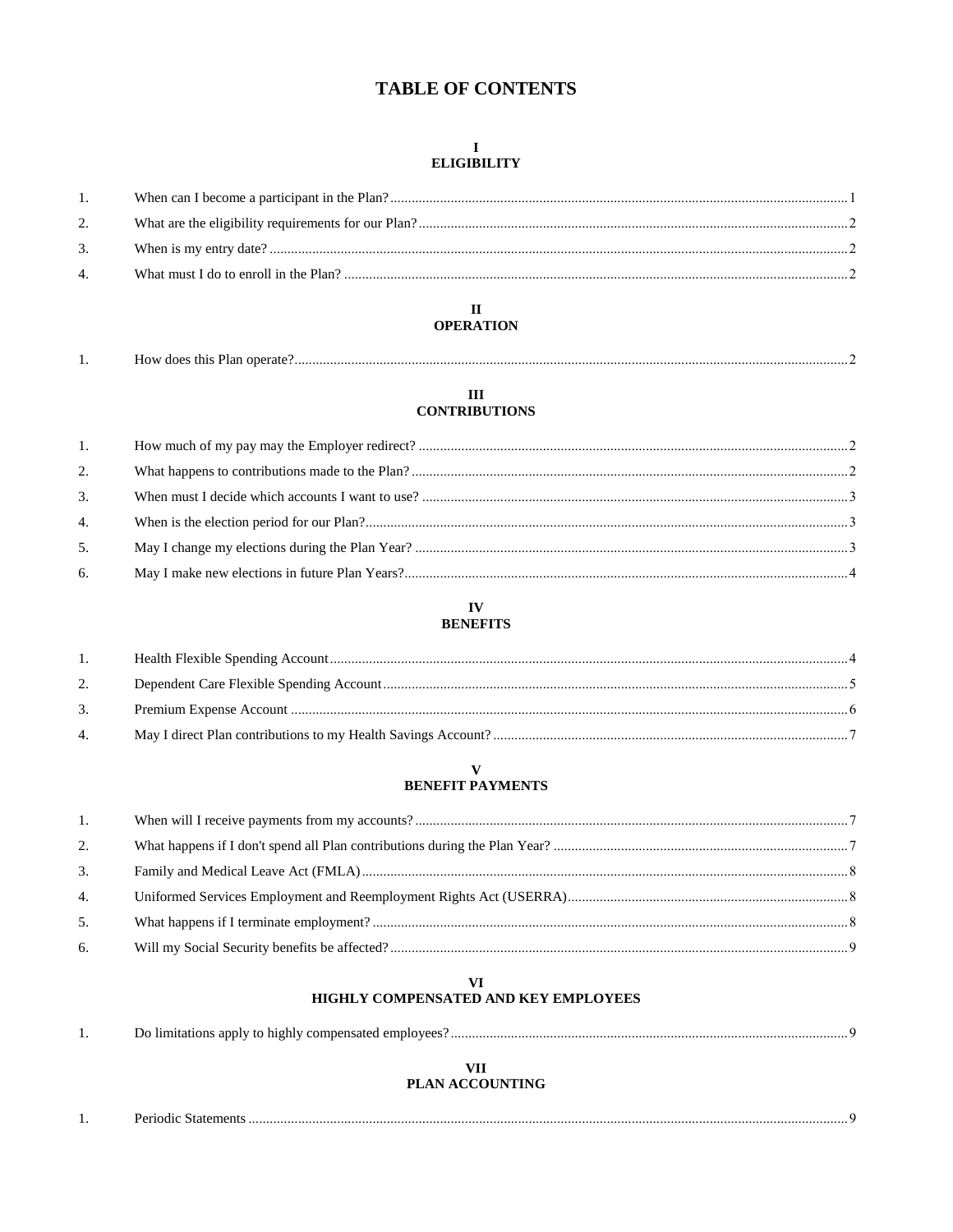#### **VIII GENERAL INFORMATION ABOUT OUR PLAN**

| 2. |  |
|----|--|
|    |  |
|    |  |
|    |  |
|    |  |

#### **IX ADDITIONAL PLAN INFORMATION**

| . . | $00e^{\alpha}$<br>тяттік |  |
|-----|--------------------------|--|
|-----|--------------------------|--|

#### **X**

# **CONTINUATION COVERAGE RIGHTS UNDER COBRA**

| 1.  |                                                                                                                   |  |
|-----|-------------------------------------------------------------------------------------------------------------------|--|
| 2.  |                                                                                                                   |  |
| 3.  |                                                                                                                   |  |
| 4.  |                                                                                                                   |  |
| 5.  |                                                                                                                   |  |
| 6.  |                                                                                                                   |  |
| 7.  | Is a covered Employee or Qualified Beneficiary responsible for informing the Plan Administrator of the occurrence |  |
| 8.  |                                                                                                                   |  |
| 9.  | Is COBRA coverage available if a Qualified Beneficiary has other group health plan coverage or Medicare? 17       |  |
| 10. |                                                                                                                   |  |
| 11. |                                                                                                                   |  |
| 12. |                                                                                                                   |  |
| 13. |                                                                                                                   |  |
| 14. |                                                                                                                   |  |
| 15. |                                                                                                                   |  |
| 16. |                                                                                                                   |  |
| 17. | Must a Qualified Beneficiary be given the right to enroll in a conversion health plan at the end of the maximum   |  |
| 18. |                                                                                                                   |  |

#### **XI SUMMARY**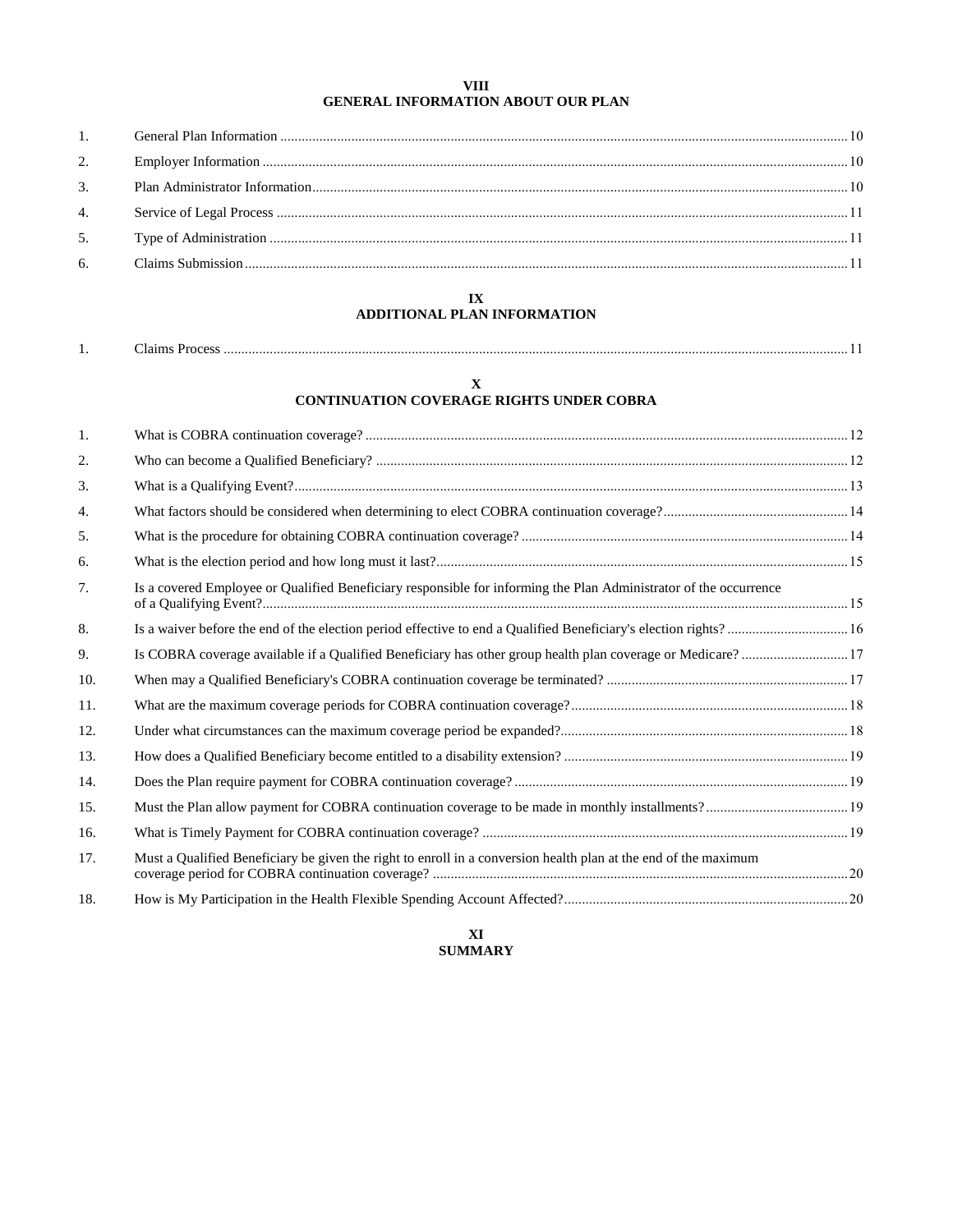# **ROCKINGHAM COUNTY CAFETERIA PLAN**

## **INTRODUCTION**

We have amended the "Flexible Benefits Plan" that we previously established for you and other eligible employees. Under this Plan, you will be able to choose among certain benefits that we make available. The benefits that you may choose are outlined in this Summary Plan Description. We will also tell you about other important information concerning the amended Plan, such as the rules you must satisfy before you can join and the laws that protect your rights.

One of the most important features of our Plan is that the benefits being offered are generally ones that you are already paying for, but normally with money that has first been subject to income and Social Security taxes. Under our Plan, these same expenses will be paid for with a portion of your pay before Federal income or Social Security taxes are withheld. This means that you will pay less tax and have more money to spend and save.

Read this Summary Plan Description carefully so that you understand the provisions of our amended Plan and the benefits you will receive. This SPD describes the Plan's benefits and obligations as contained in the legal Plan document, which governs the operation of the Plan. The Plan document is written in much more technical and precise language. If the non-technical language in this SPD and the technical, legal language of the Plan document conflict, the Plan document always governs. Also, if there is a conflict between an Insurance Contract and either the Plan document or this Summary Plan Description, the Insurance Contract will control. If you wish to receive a copy of the legal Plan document, please contact the Administrator.

This SPD describes the current provisions of the Plan which are designed to comply with applicable legal requirements. The Plan is subject to federal laws, such as the Internal Revenue Code and other federal and state laws which may affect your rights. The provisions of the Plan are subject to revision due to a change in laws or due to pronouncements by the Internal Revenue Service (IRS) or other federal agencies. We may also amend or terminate this Plan. If the provisions of the Plan that are described in this SPD change, we will notify you.

We have attempted to answer most of the questions you may have regarding your benefits in the Plan. If this SPD does not answer all of your questions, please contact the Administrator (or other plan representative). The name and address of the Administrator can be found in the Article of this SPD entitled "General Information About the Plan."

## **I ELIGIBILITY**

#### **1. When can I become a participant in the Plan?**

Before you become a Plan member (referred to in this Summary Plan Description as a "Participant"), there are certain rules which you must satisfy. First, you must meet the eligibility requirements and be an active employee. After that, the next step is to actually join the Plan on the "entry date" that we have established for all employees. The "entry date" is defined in Question 3 below. You will also be required to complete certain application forms before you can enroll in the Plan.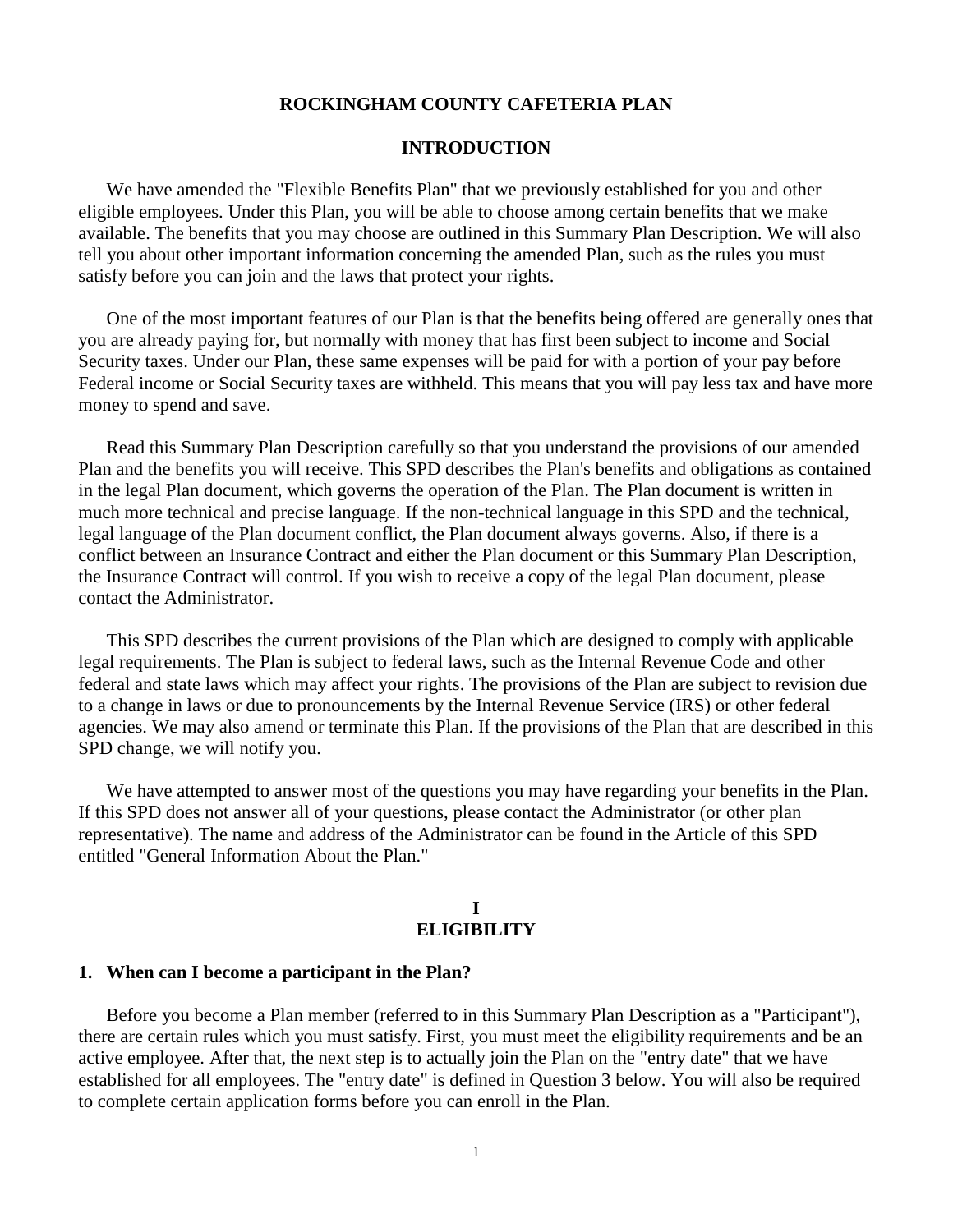### **2. What are the eligibility requirements for our Plan?**

You will be eligible to join the Plan once you have satisfied the conditions for coverage under our group medical plan. Of course, if you were already a participant before this amendment, you will remain a participant.

#### **3. When is my entry date?**

Once you have met the eligibility requirements, your entry date will be the first day of the month coinciding with or following the date you met the eligibility requirements.

#### **4. What must I do to enroll in the Plan?**

Before you can join the Plan, you must complete an application to participate in the Plan. The application includes your personal choices for each of the benefits which are being offered under the Plan. You must also authorize us to set some of your earnings aside in order to pay for the benefits you have elected.

# **II OPERATION**

#### **1. How does this Plan operate?**

Before the start of each Plan Year, you will be able to elect to have some of your upcoming pay contributed to the Plan. These amounts will be used to pay for the benefits you have chosen. The portion of your pay that is paid to the Plan is not subject to Federal income or Social Security taxes. In other words, this allows you to use tax-free dollars to pay for certain kinds of benefits and expenses which you normally pay for with out-of-pocket, taxable dollars. However, if you receive a reimbursement for an expense under the Plan, you cannot claim a Federal income tax credit or deduction on your return. (See the Article entitled "General Information About Our Plan" for the definition of "Plan Year.")

#### **III CONTRIBUTIONS**

#### **1. How much of my pay may the Employer redirect?**

Each year, you may elect to have us contribute on your behalf enough of your compensation to pay for the benefits that you elect under the Plan. These amounts will be deducted from your pay over the course of the year.

#### **2. What happens to contributions made to the Plan?**

Before each Plan Year begins, you will select the benefits you want and how much of the contributions should go toward each benefit. It is very important that you make these choices carefully based on what you expect to spend on each covered benefit or expense during the Plan Year. Later, they will be used to pay for the expenses as they arise during the Plan Year.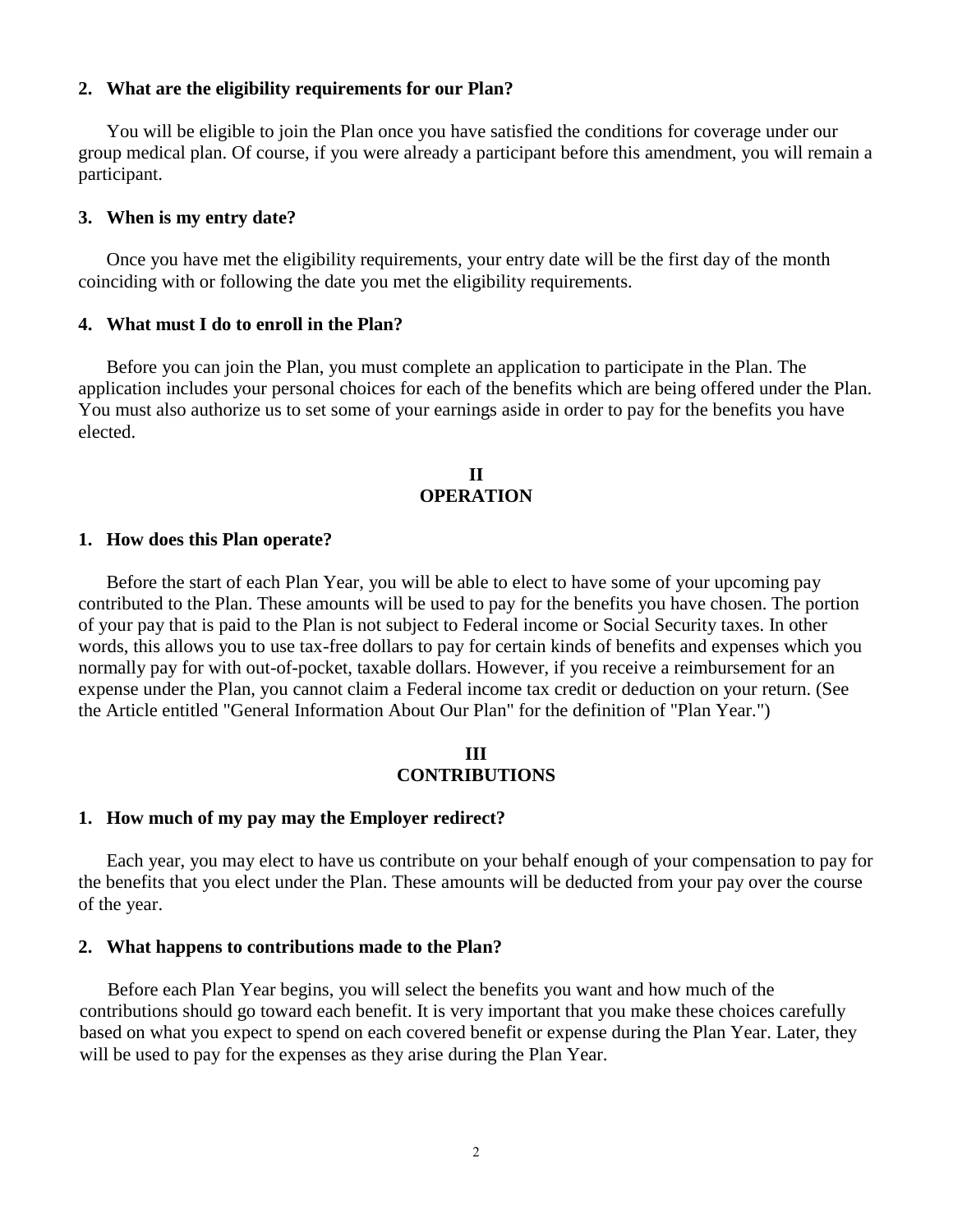# **3. When must I decide which accounts I want to use?**

You are required by Federal law to decide before the Plan Year begins, during the election period (defined below). You must decide two things. First, which benefits you want and, second, how much should go toward each benefit.

# **4. When is the election period for our Plan?**

You will make your initial election on or before your entry date. (You should review Section I on Eligibility to better understand the eligibility requirements and entry date.) Then, for each following Plan Year, the election period is established by the Administrator and applied uniformly to all Participants. It will normally be a period of time prior to the beginning of each Plan Year. The Administrator will inform you each year about the election period. (See the Article entitled "General Information About Our Plan" for the definition of Plan Year.)

### **5. May I change my elections during the Plan Year?**

Generally, you cannot change the elections you have made after the beginning of the Plan Year. However, there are certain limited situations when you can change your elections. You are permitted to change elections if you have a "change in status" and you make an election change that is consistent with the change in status. Currently, Federal law considers the following events to be a change in status:

-- Marriage, divorce, death of a spouse, legal separation or annulment;

-- Change in the number of dependents, including birth, adoption, placement for adoption, or death of a dependent;

-- Any of the following events for you, your spouse or dependent: termination or commencement of employment, a strike or lockout, commencement or return from an unpaid leave of absence, a change in worksite, or any other change in employment status that affects eligibility for benefits;

-- One of your dependents satisfies or ceases to satisfy the requirements for coverage due to change in age, student status, or any similar circumstance; and

-- A change in the place of residence of you, your spouse or dependent that would lead to a change in status, such as moving out of a coverage area for insurance.

In addition, if you are participating in the Dependent Care Flexible Spending Account, then there is a change in status if your dependent no longer meets the qualifications to be eligible for dependent care.

However, with respect to the Health Savings Account, you may modify or revoke your elections without having to have a change in status.

There are detailed rules on when a change in election is deemed to be consistent with a change in status. In addition, there are laws that give you rights to change health coverage for you, your spouse, or your dependents. If you change coverage due to rights you have under the law, then you can make a corresponding change in your elections under the Plan. If any of these conditions apply to you, you should contact the Administrator.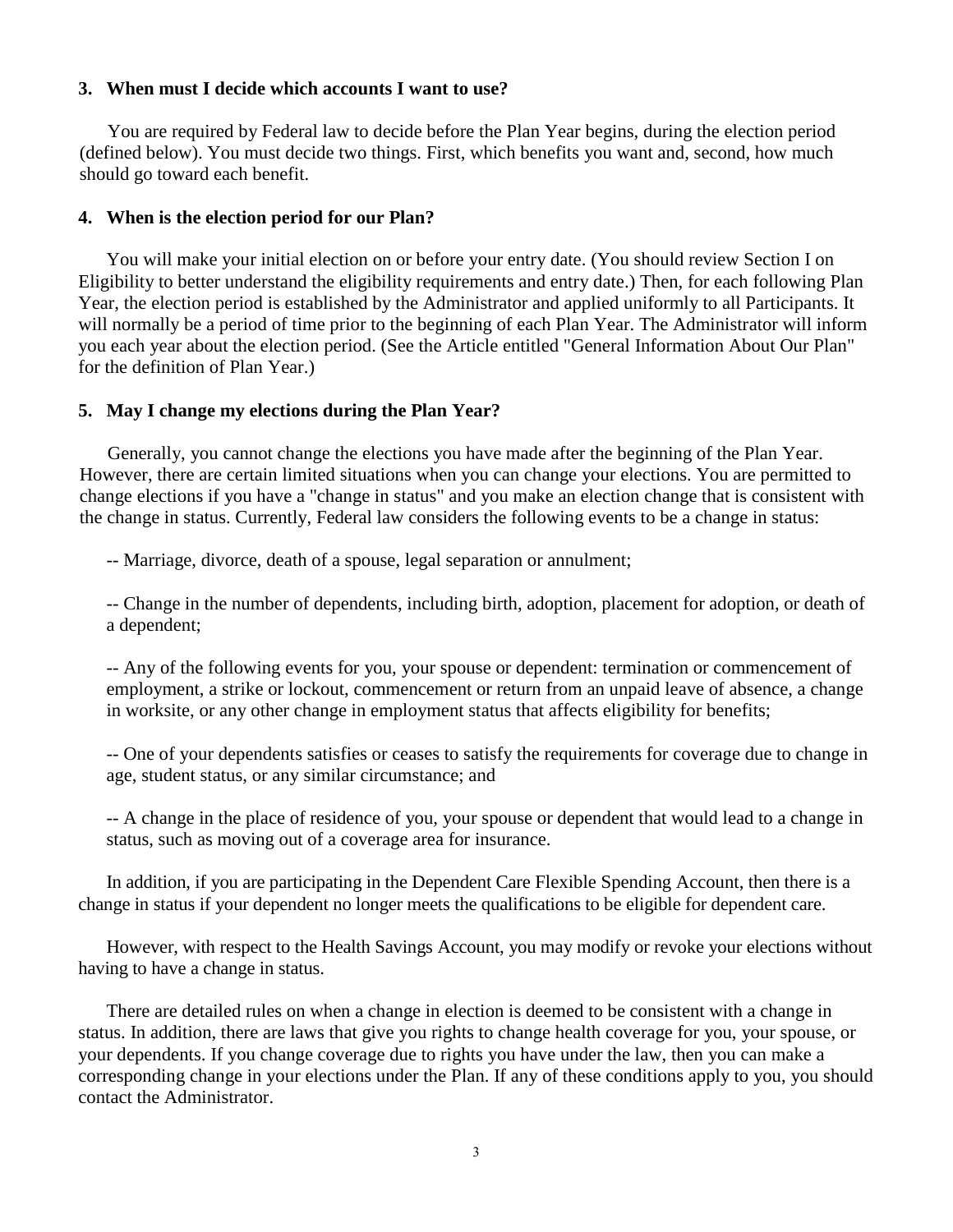If the cost of a benefit provided under the Plan increases or decreases during a Plan Year, then we will automatically increase or decrease, as the case may be, your salary redirection election. If the cost increases significantly, you will be permitted to either make corresponding changes in your payments or revoke your election and obtain coverage under another benefit package option with similar coverage, or revoke your election entirely.

If the coverage under a Benefit is significantly curtailed or ceases during a Plan Year, then you may revoke your elections and elect to receive on a prospective basis coverage under another plan with similar coverage. In addition, if we add a new coverage option or eliminate an existing option, you may elect the newly-added option (or elect another option if an option has been eliminated) and make corresponding election changes to other options providing similar coverage. If you are not a Participant, you may elect to join the Plan. There are also certain situations when you may be able to change your elections on account of a change under the plan of your spouse's, former spouse's or dependent's employer.

These rules on change due to cost or coverage do not apply to the Health Flexible Spending Account, and you may not change your election to the Health Flexible Spending Account if you make a change due to cost or coverage for insurance or if you decide to participate in the Health Savings Account.

You may not change your election under the Dependent Care Flexible Spending Account if the cost change is imposed by a dependent care provider who is your relative.

You may revoke your coverage under the employer's group health plan outside of our open enrollment period, if your employment status changes from working at least 30 hours per week to less than 30 hours. This is regardless of whether the reduction in hours has resulted in loss of eligibility. You must show intent to enroll in another health plan.

You may also revoke your coverage under our Employer sponsored group health plan if you are eligible to obtain coverage through the health exchanges.

### **6. May I make new elections in future Plan Years?**

Yes, you may. For each new Plan Year, you may change the elections that you previously made. You may also choose not to participate in the Plan for the upcoming Plan Year. If you do not make new elections during the election period before a new Plan Year begins, we will assume you want your elections for insured or self-funded benefits only to remain the same and you will not be considered a Participant for the non-insured benefit options under the Plan for the upcoming Plan Year.

#### **IV BENEFITS**

#### **1. Health Flexible Spending Account**

The Health Flexible Spending Account enables you to pay for expenses allowed under Sections 105 and 213(d) of the Internal Revenue Code which are not covered by our medical plan and save taxes at the same time. However, if you participate in a HSA, you can only be reimbursed by the Employer for out-ofpocket dental or vision expenses incurred by you and your dependents.

If you are a HSA participant, drug costs, including insulin, may be reimbursed if they are considered to be for dental or vision expenses.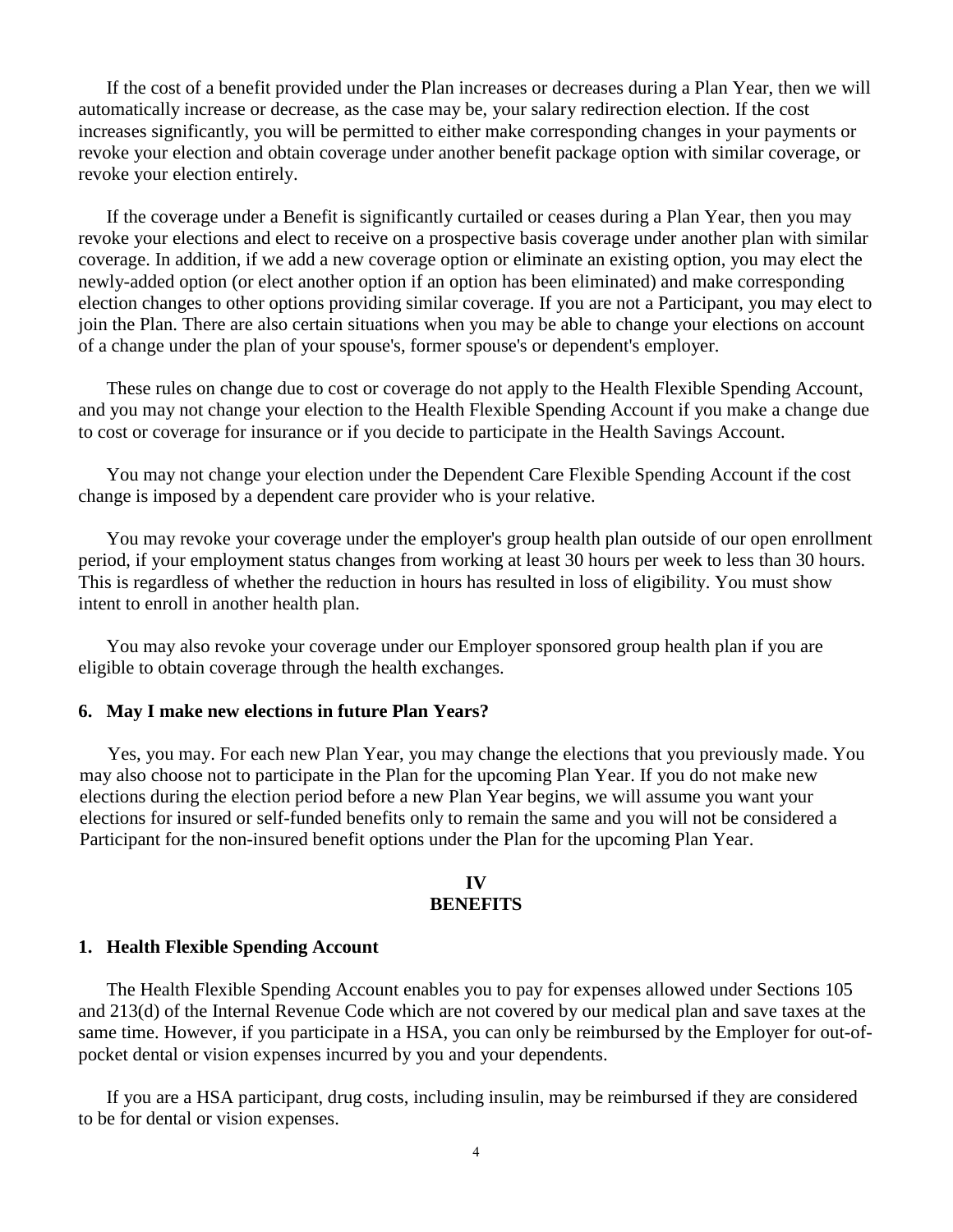You may be reimbursed for "over the counter" drugs only if those drugs are prescribed for you. You may not, however, be reimbursed for the cost of other health care coverage maintained outside of the Plan, or for long-term care expenses. A list of covered expenses is available from the Administrator.

The most that you can contribute to your Health Flexible Spending Account each Plan Year is \$2550. After 2015, the dollar limit may increase for cost of living adjustments.

In order to be reimbursed for a health care expense, you must submit to the Administrator an itemized bill from the service provider. We will also provide you with a debit or credit card to use to pay for medical expenses. The Administrator will provide you with further details. Amounts reimbursed from the Plan may not be claimed as a deduction on your personal income tax return. Reimbursement from the fund shall be paid at least once a month. Expenses under this Plan are treated as being "incurred" when you are provided with the care that gives rise to the expenses, not when you are formally billed or charged, or you pay for the medical care.

You may be reimbursed for expenses for any child until the end of the calendar year in which the child reaches age 26. A child is a natural child, stepchild, foster child, adopted child, or a child placed with you for adoption. If a child gains or regains eligibility due to these new rules, that qualifies as a change in status to change coverage.

Newborns' and Mothers' Health Protection Act: Group health plans generally may not, under Federal law, restrict benefits for any hospital length of stay in connection with childbirth for the mother or newborn child to less than 48 hours following a vaginal delivery, or less than 96 hours following a cesarean section. However, Federal law generally does not prohibit the mother's or newborn's attending provider, after consulting with the mother, from discharging the mother or her newborn earlier than 48 hours (or 96 hours as applicable). In any case, plans and issuers may not, under Federal law, require that a provider obtain authorization from the plan or the issuer for prescribing a length of stay not in excess of 48 hours (or 96 hours).

Women's Health and Cancer Rights Act: This plan, as required by the Women's Health and Cancer Rights Act of 1998, will reimburse up to plan limits for benefits for mastectomy-related services including reconstruction and surgery to achieve symmetry between the breasts, prostheses, and complications resulting from a mastectomy (including lymphedema). Contact your Plan Administrator for more information.

#### **2. Dependent Care Flexible Spending Account**

The Dependent Care Flexible Spending Account enables you to pay for out-of-pocket, work-related dependent day-care cost with pre-tax dollars. If you are married, you can use the account if you and your spouse both work or, in some situations, if your spouse goes to school full-time. Single employees can also use the account.

An eligible dependent is someone for whom you can claim expenses on Federal Income Tax Form 2441 "Credit for Child and Dependent Care Expenses." Children must be under age 13. Other dependents must be physically or mentally unable to care for themselves. Dependent Care arrangements which qualify include: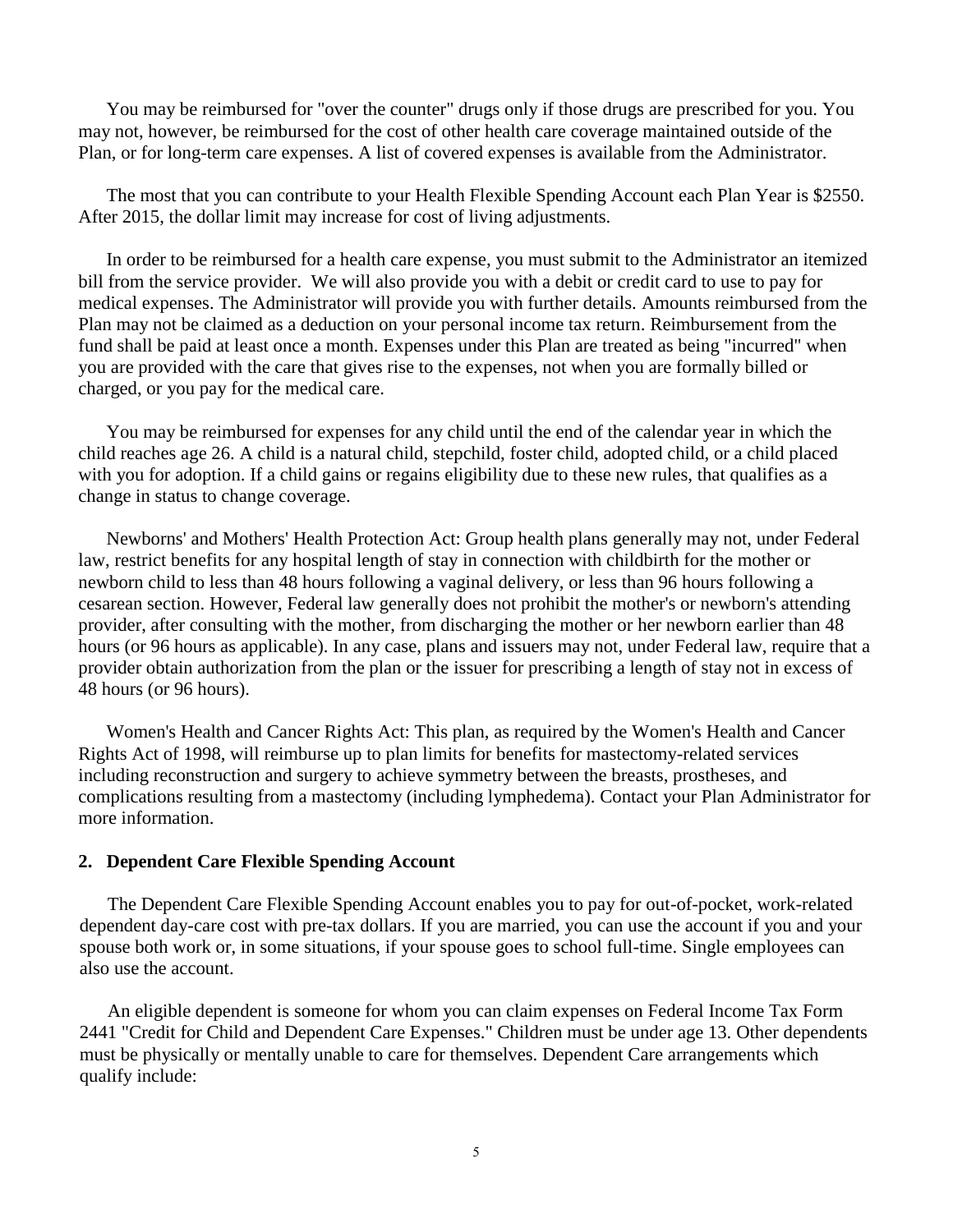(a) A Dependent (Day) Care Center, provided that if care is provided by the facility for more than six individuals, the facility complies with applicable state and local laws;

(b) An Educational Institution for pre-school children. For older children, only expenses for non-school care are eligible; and

(c) An "Individual" who provides care inside or outside your home: The "Individual" may not be a child of yours under age 19 or anyone you claim as a dependent for Federal tax purposes.

You should make sure that the dependent care expenses you are currently paying for qualify under our Plan. We will also provide you with a debit or credit card to use to pay for dependent care expenses. The Administrator will provide you with further details.

The law places limits on the amount of money that can be paid to you in a calendar year from your Dependent Care Flexible Spending Account. Generally, your reimbursements may not exceed the lesser of: (a) \$5,000 (if you are married filing a joint return or you are head of a household) or \$2,500 (if you are married filing separate returns); (b) your taxable compensation; (c) your spouse's actual or deemed earned income (a spouse who is a full time student or incapable of caring for himself/herself has a monthly earned income of \$250 for one dependent or \$500 for two or more dependents).

Also, in order to have the reimbursements made to you from this account be excludable from your income, you must provide a statement from the service provider including the name, address, and in most cases, the taxpayer identification number of the service provider on your tax form for the year, as well as the amount of such expense as proof that the expense has been incurred. In addition, Federal tax laws permit a tax credit for certain dependent care expenses you may be paying for even if you are not a Participant in this Plan. You may save more money if you take advantage of this tax credit rather than using the Dependent Care Flexible Spending Account under our Plan. Ask your tax adviser which is better for you.

#### **3. Premium Expense Account**

A Premium Expense Account allows you to use tax-free dollars to pay for certain premium expenses under various insurance programs that we offer you. These premium expenses include:

-- Health care premiums under our self-funded medical plan.

- -- Dental insurance premiums.
- -- Cancer insurance premiums.

-- Other group or individual insurance coverage (e.g., AFLAC coverage\*) that we may offer or allow you to purchase.

\*Note: All AFLAC coverage is individual insurance policy coverage. It is not Employersponsored group coverage subject to "COBRA," a federal law described further below providing certain rights and protections to plan participants.

Under our Plan, we will establish sub-accounts for you for each different type of insurance coverage that is available. Also, certain limits on the amount of coverage may apply.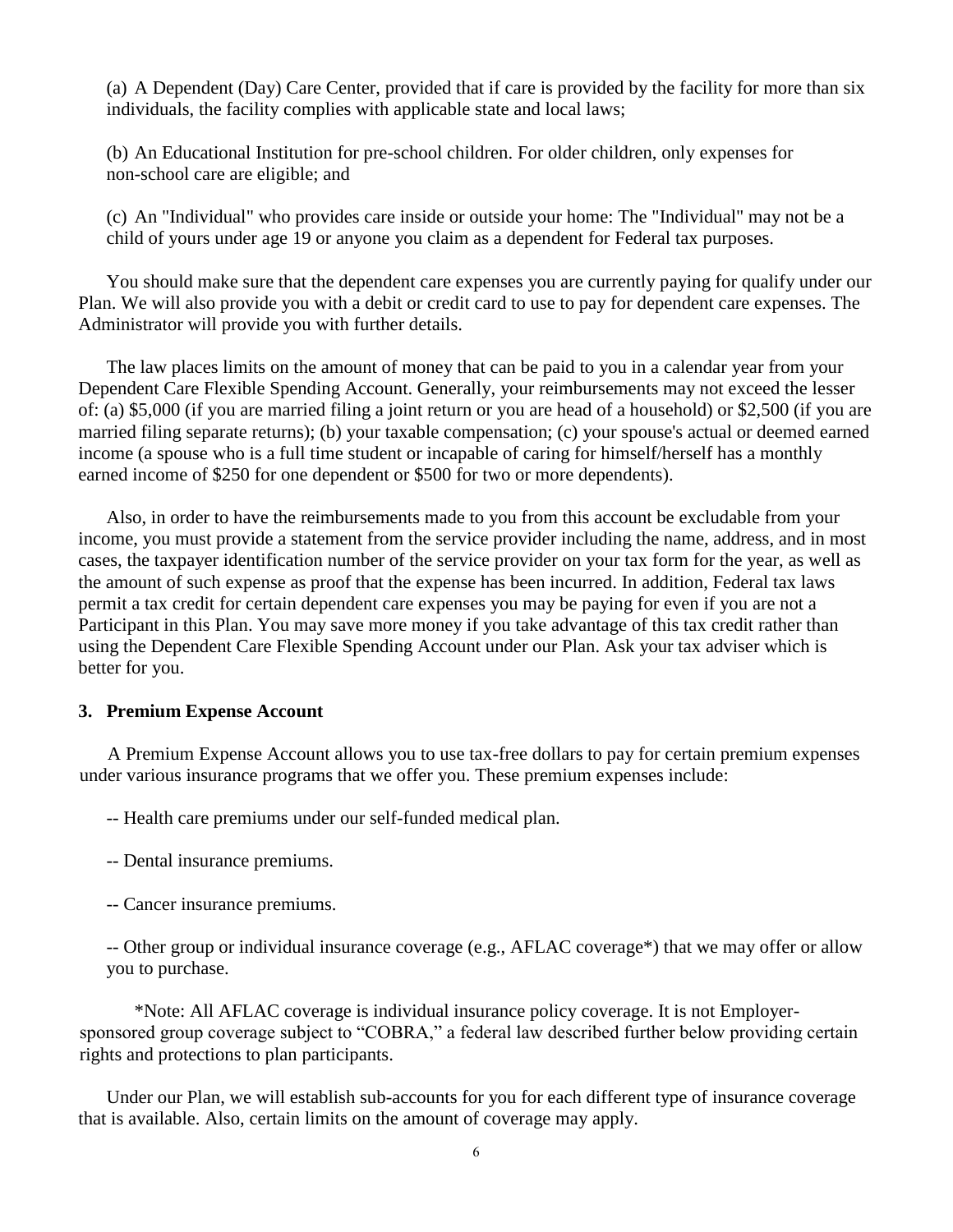The Administrator may terminate or modify Plan benefits at any time, subject to the provisions of any insurance contracts providing benefits described above. We will not be liable to you if an insurance company fails to provide any of the benefits described above. Also, your coverage will end when you leave employment, are no longer eligible under the terms of any insurance coverage, or when insurance coverage terminates.

Any benefits to be provided by insurance will be provided only after (1) you have provided the Administrator the necessary information to apply for insurance, and (2) the insurance is in effect for you.

If you cover your children up to age 26 under your insurance, you can pay for that coverage through the Plan.

### **4. May I direct Plan contributions to my Health Savings Account?**

Yes. Any monies that you do not apply toward available benefits can be contributed to your Health Savings Account, which enables you to pay for expenses which are not covered by our insured medical plan and save taxes at the same time. Please see your Plan Administrator for further details.

# **V BENEFIT PAYMENTS**

## **1. When will I receive payments from my accounts?**

During the course of the Plan Year, you may submit requests for reimbursement of expenses you have incurred. Expenses are considered "incurred" when the service is performed, not necessarily when it is paid for. The Administrator will provide you with acceptable forms for submitting these requests for reimbursement. If the request qualifies as a benefit or expense that the Plan has agreed to pay, you will receive a reimbursement payment soon thereafter. Remember, these reimbursements which are made from the Plan are generally not subject to federal income tax or withholding. Nor are they subject to Social Security taxes. The provisions of the Insurance Contracts will control what benefits will be paid and when. You will only be reimbursed from the Dependent Care Flexible Spending Account to the extent that there are sufficient funds in the Account to cover your request.

#### **2. What happens if I don't spend all Plan contributions during the Plan Year?**

If you have not spent all the amounts in your Health Flexible Spending Account or Dependent Care Flexible Spending Account by the end of the Plan Year, you may continue to incur claims for expenses during the "Grace Period." The "Grace Period" extends 2 1/2 months after the end of the Plan Year, during which time you can continue to incur claims and use up all amounts remaining in your Health Flexible Spending Account or Dependent Care Flexible Spending Account.

Any monies left at the end of the Plan Year and the Grace Period will be forfeited, except for amounts contributed to your Health Savings Account. Obviously, qualifying expenses that you incur late in the Plan Year or during the Grace Period for which you seek reimbursement after the end of such Plan Year and Grace Period will be paid first before any amount is forfeited. For the Health Flexible Spending Account, you must submit claims no later than 60 days after the end of the Grace Period. For the Dependent Care Flexible Spending Account, you must submit claims no later than 2 months after the end of the Grace Period. Because it is possible that you might forfeit amounts in the Plan if you do not fully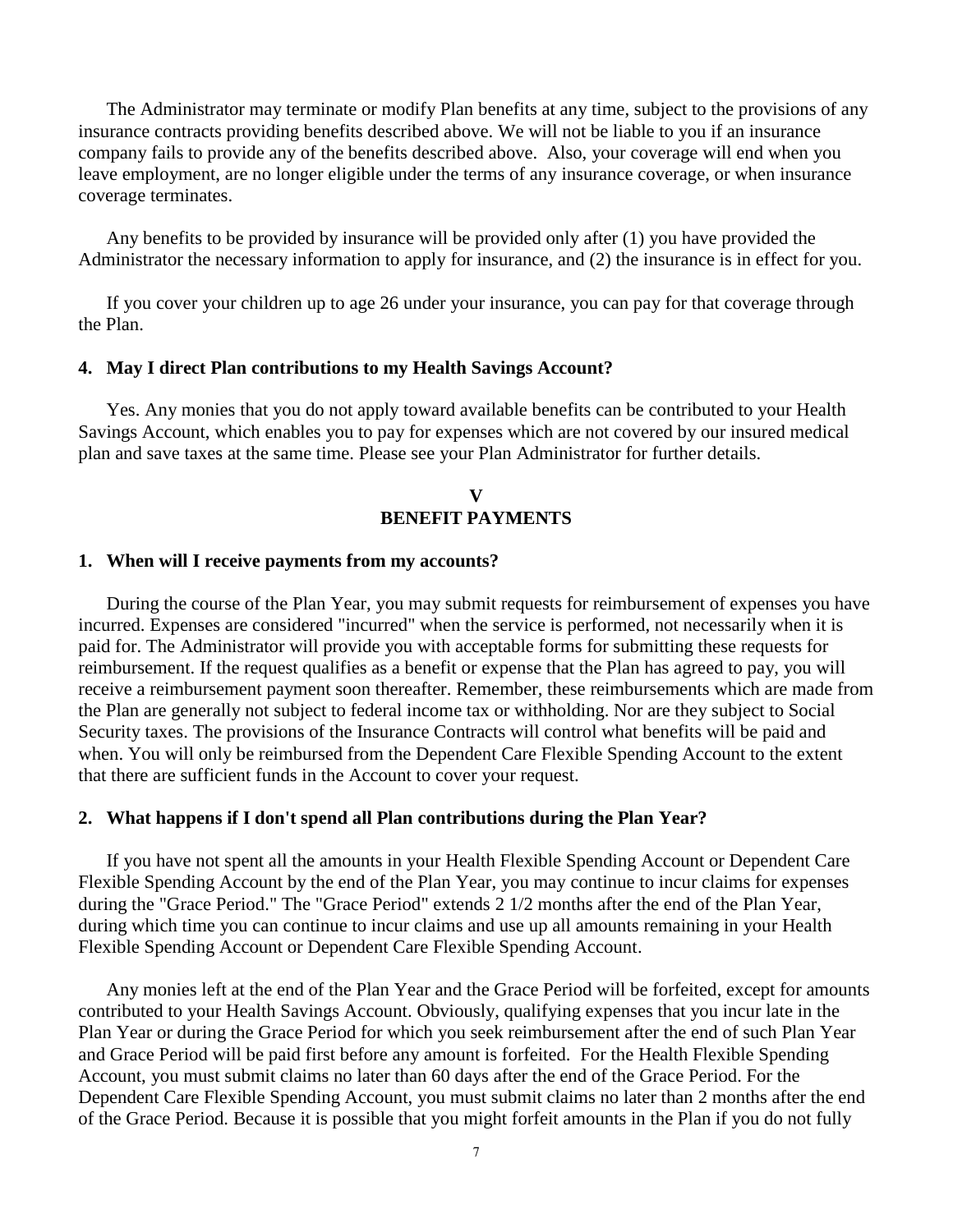use the contributions that have been made, it is important that you decide how much to place in each account carefully and conservatively. Remember, you must decide which benefits you want to contribute to and how much to place in each account before the Plan Year begins. You want to be as certain as you can that the amount you decide to place in each account will be used up entirely.

# **3. Family and Medical Leave Act (FMLA)**

If you take leave under the Family and Medical Leave Act, you may revoke or change your existing elections for health insurance and the Health Flexible Spending Account. If your coverage in these benefits terminates, due to your revocation of the benefit while on leave or due to your non-payment of contributions, you will be permitted to reinstate coverage for the remaining part of the Plan Year upon your return. For the Health Flexible Spending Account, you may continue your coverage or you may revoke your coverage and resume it when you return. You can resume your coverage at its original level and make payments for the time that you are on leave. For example, if you elect \$1,200 for the year and are out on leave for 3 months, then return and elect to resume your coverage at that level, your remaining payments will be increased to cover the difference - from \$100 per month to \$150 per month. Alternatively your maximum amount will be reduced proportionately for the time that you were gone. For example, if you elect \$1,200 for the year and are out on leave for 3 months, your amount will be reduced to \$900. The expenses you incur during the time you are not in the Health Flexible Spending Account are not reimbursable.

If you continue your coverage during your unpaid leave, you may pre-pay for the coverage, you may pay for your coverage on an after-tax basis while you are on leave, or you and your Employer may arrange a schedule for you to "catch up" your payments when you return.

# **4. Uniformed Services Employment and Reemployment Rights Act (USERRA)**

If you are going into or returning from military service, you may have special rights to health care coverage under your Health Flexible Spending Account under the Uniformed Services Employment and Reemployment Rights Act of 1994. These rights can include extended health care coverage. If you may be affected by this law, ask your Administrator for further details.

# **5. What happens if I terminate employment?**

If you terminate employment during the Plan Year, your right to benefits will be determined in the following manner:

(a) You will remain covered by insurance, but only for the period for which premiums have been paid prior to your termination of employment, please see the Article entitled "Continuation Coverage Rights Under COBRA."

(b) You will still be able to request reimbursement for qualifying dependent care expenses incurred from the balance remaining in your dependent care account at the time of termination of employment. However, no further salary redirection contributions will be made on your behalf after you terminate. You must submit claims within 2 months after the end of the Grace Period.

(c) Your Health Savings Account amounts will remain yours even after your termination of employment.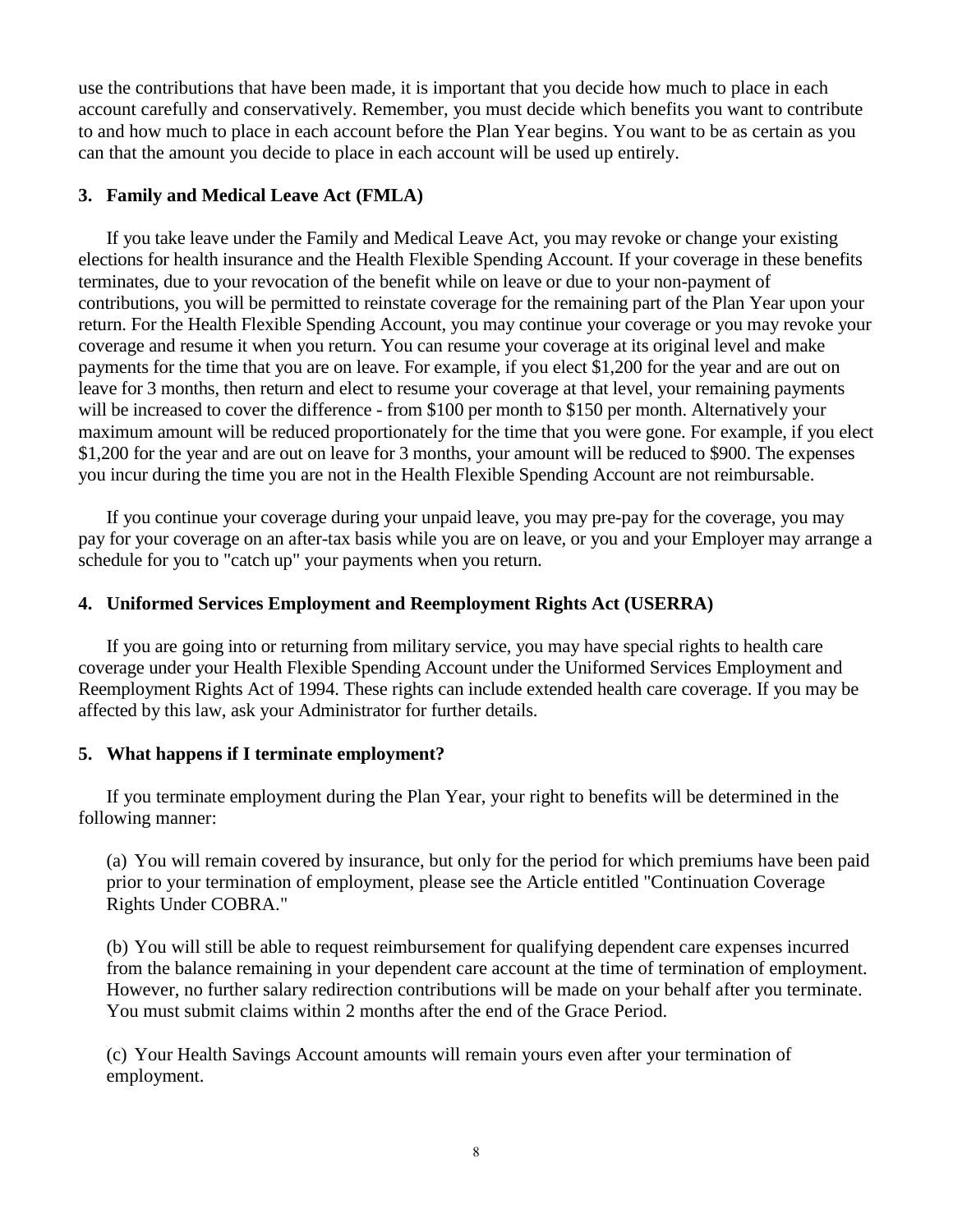(d) For health benefit coverage and Health Flexible Spending Account coverage on termination of employment, please see the Article entitled "Continuation Coverage Rights Under COBRA." Upon your termination of employment, your participation in the Health Flexible Spending Account will cease, and no further salary redirection and contributions will be contributed on your behalf. However, you will be able to submit claims for health care expenses that were incurred before the end of the period for which payments to the Health Flexible Spending Account have already been made. You must submit claims within 60 days after the end of the Grace Period. Your further participation will be governed by "Continuation Coverage Rights Under COBRA."

# **6. Will my Social Security benefits be affected?**

Your Social Security benefits may be slightly reduced because when you receive tax-free benefits under our Plan, it reduces the amount of contributions that you make to the Federal Social Security system as well as our contribution to Social Security on your behalf.

## **VI HIGHLY COMPENSATED AND KEY EMPLOYEES**

### **1. Do limitations apply to highly compensated employees?**

Under the Internal Revenue Code, highly compensated employees and key employees generally are Participants who are officers, shareholders or highly paid. You will be notified by the Administrator each Plan Year whether you are a highly compensated employee or a key employee.

If you are within these categories, the amount of contributions and benefits for you may be limited so that the Plan as a whole does not unfairly favor those who are highly paid, their spouses or their dependents. Federal tax laws state that a plan will be considered to unfairly favor the key employees if they as a group receive more than 25% of all of the nontaxable benefits provided for under our Plan.

Plan experience will dictate whether contribution limitations on highly compensated employees or key employees will apply. You will be notified of these limitations if you are affected.

# **VII PLAN ACCOUNTING**

# **1. Periodic Statements**

The Administrator will provide you with a statement of your account periodically during the Plan Year that shows your account balance. It is important to read these statements carefully so you understand the balance remaining to pay for a benefit. Remember, you want to spend all the money you have designated for a particular benefit by the end of the Plan Year.

# **VIII GENERAL INFORMATION ABOUT OUR PLAN**

This Section contains certain general information which you may need to know about the Plan.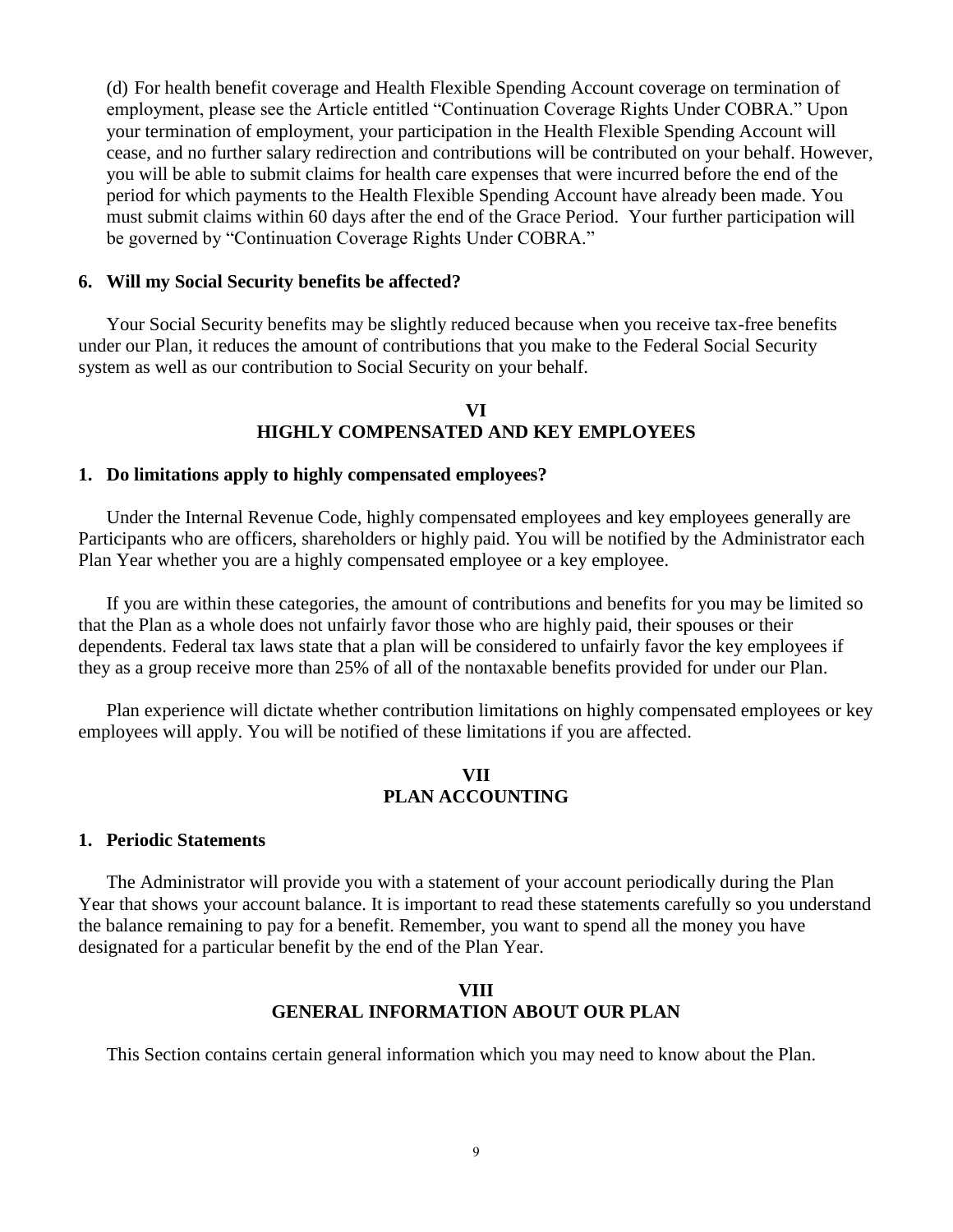# **1. General Plan Information**

Rockingham County Cafeteria Plan is the name of the Plan.

Your Employer has assigned Plan Number 501 to your Plan.

The provisions of your amended Plan become effective on October 1, 2018. Your Plan was originally effective on July 1, 1992.

Your Plan's records are maintained on a twelve-month period of time. This is known as the Plan Year. The Plan Year begins on October 1 and ends on September 30.

# **2. Employer Information**

Your Employer's name, address, and identification number are:

Rockingham County, Virginia 20 East Gay Street Harrisonburg, Virginia 22802 54-6001582

The Plan allows other employers to adopt its provisions. You or your beneficiaries may examine or obtain a complete list of employers, if any, who have adopted your Plan by making a written request to the Administrator.

Another Employer who has adopted the provisions of the Plan is:

School Board of Rockingham County, Virginia 100 Mt. Clinton Pike Harrisonburg, Virginia 22802 54-6001584

### **3. Plan Administrator Information**

The name, address and business telephone number of your Plan's Administrator are:

Rockingham County, Virginia 20 East Gay Street Harrisonburg, Virginia 22802 (540) 564-3027

The Administrator keeps the records for the Plan and is responsible for the administration of the Plan. The Administrator will also answer any questions you may have about our Plan. You may contact the Administrator for any further information about the Plan.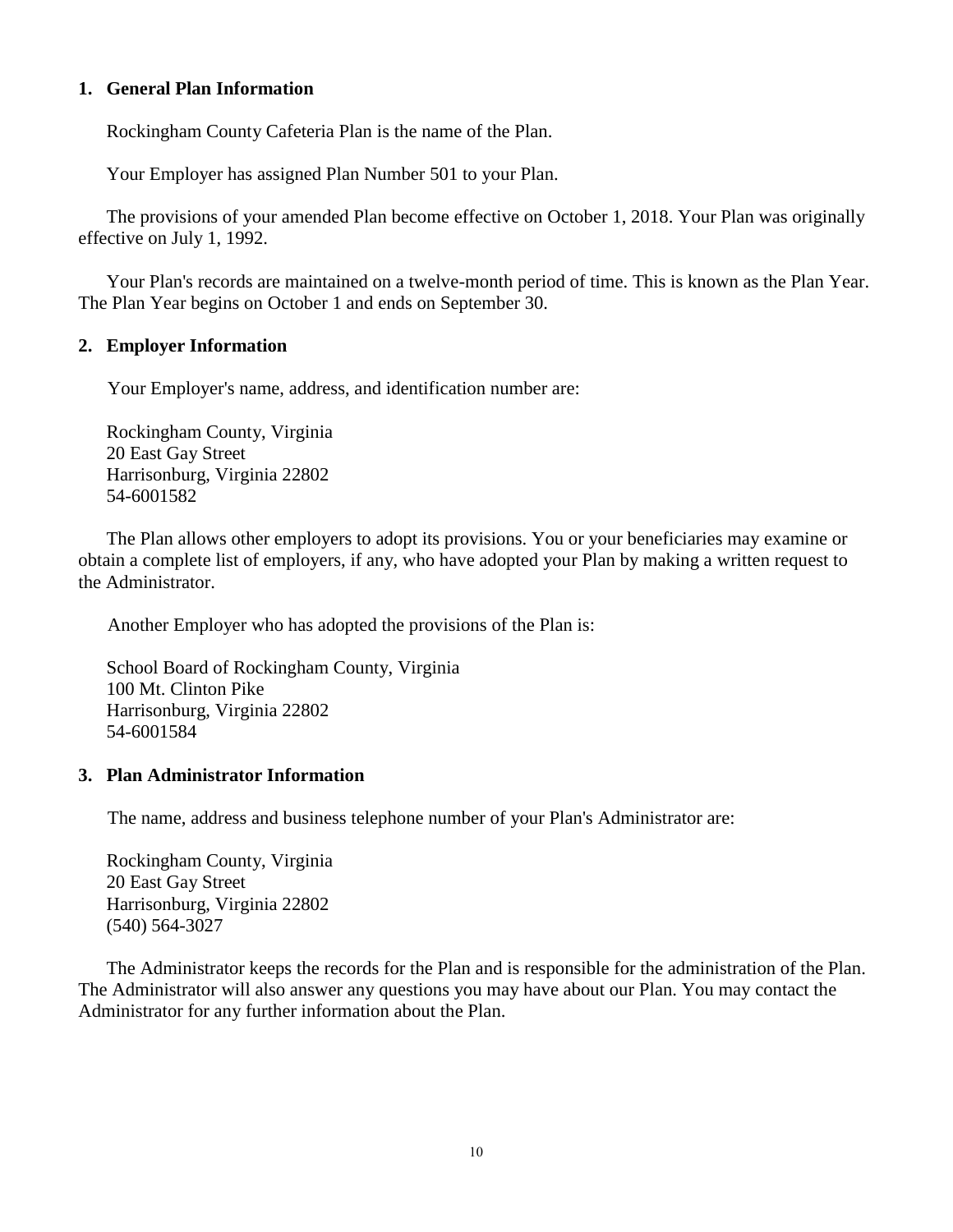## **4. Service of Legal Process**

The name and address of the Plan's agent for service of legal process are: Rockingham County, Virginia 20 East Gay Street Harrisonburg, Virginia 22802

# **5. Type of Administration**

The type of Administration is Employer Administration.

### **6. Claims Submission**

Claims for expenses should be submitted to:

LD&B Benefits Administrators Flexible Benefits Division 205 South Liberty Street Harrisonburg, VA 22801

# **IX ADDITIONAL PLAN INFORMATION**

# **1. Claims Process**

You should submit all reimbursement claims during the Plan Year. For the Health Flexible Spending Account, you must submit claims no later than two months after the end of the Grace Period. For the Dependent Care Flexible Spending Account, you must submit claims no later than two months after the end of the Grace Period. Any claims submitted after that time will not be considered.

Claims that are insured or self-funded will be handled in accordance with procedures contained in the insurance policies or contracts. All other general requests should be directed to the Administrator of our Plan. If a dependent care or medical expense claim under the Plan is denied in whole or in part, you or your beneficiary will receive written notification. The notification will include the reasons for the denial, with reference to the specific provisions of the Plan on which the denial was based, a description of any additional information needed to process the claim and an explanation of the claims review procedure. Within 60 days after denial, you or your beneficiary may submit a written request for reconsideration of the denial to the Administrator.

Any such request should be accompanied by documents or records in support of your appeal. You or your beneficiary may review pertinent documents and submit issues and comments in writing. The Administrator will review the claim and provide, within 60 days, a written response to the appeal. (This period may be extended an additional 60 days under certain circumstances.) In this response, the Administrator will explain the reason for the decision, with specific reference to the provisions of the Plan on which the decision is based. The Administrator has the exclusive right to interpret the appropriate plan provisions. Decisions of the Administrator are conclusive and binding.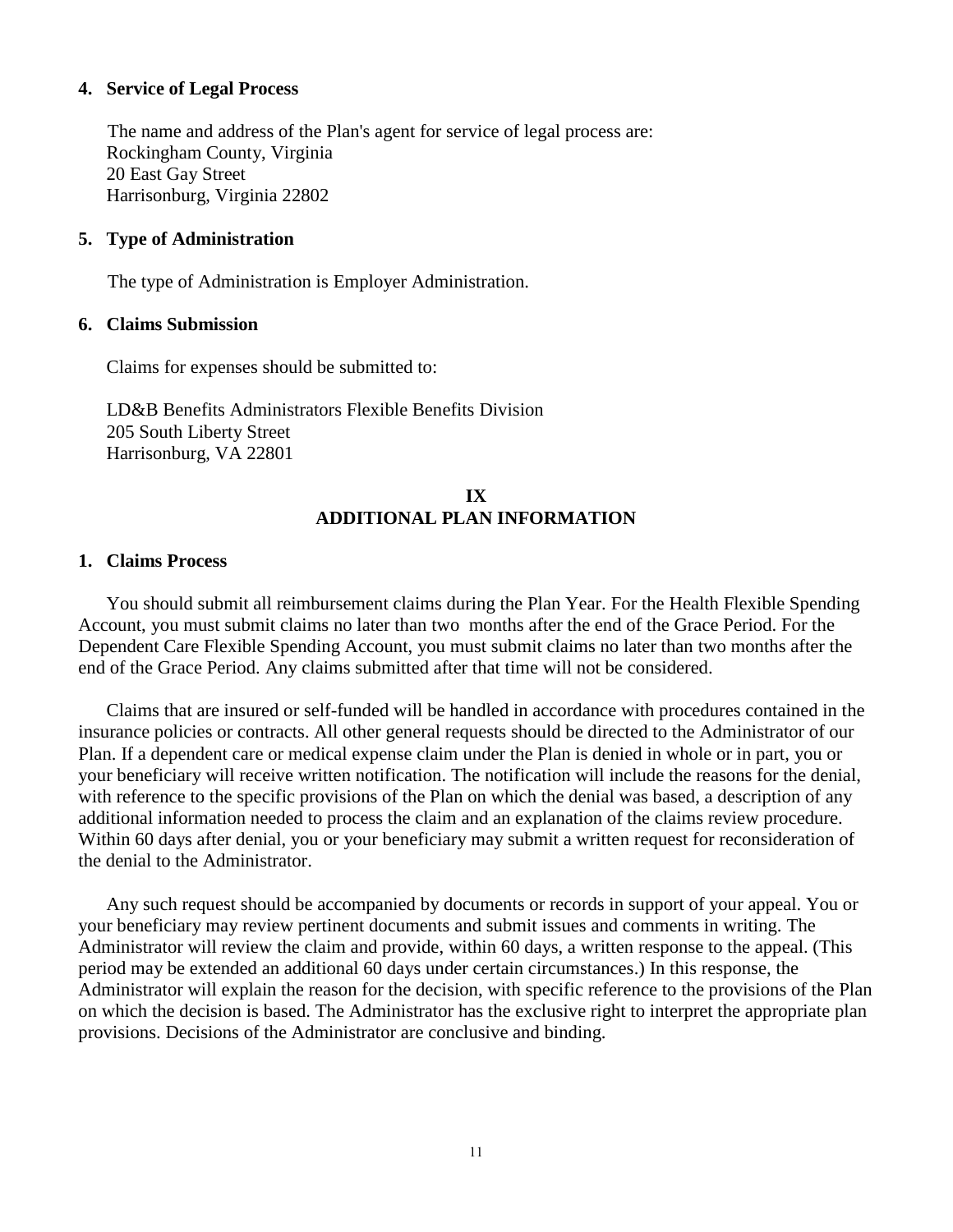# **X CONTINUATION COVERAGE RIGHTS UNDER COBRA**

Under federal law, the Consolidated Omnibus Budget Reconciliation Act of 1985 (COBRA), certain employees and their families covered under health benefits under this Plan will be entitled to the opportunity to elect a temporary extension of health coverage (called "COBRA continuation coverage") where coverage under the Plan would otherwise end. This notice is intended to inform Plan Participants and beneficiaries, in summary fashion, of their rights and obligations under the continuation coverage provisions of COBRA, as amended and reflected in final and proposed regulations published by the Department of the Treasury. This notice is intended to reflect the law and does not grant or take away any rights under the law.

The Plan Administrator or its designee is responsible for administering COBRA continuation coverage. Complete instructions on COBRA, as well as election forms and other information, will be provided by the Plan Administrator or its designee to Plan Participants who become Qualified Beneficiaries under COBRA. While the Plan itself is not a group health plan, it does provide health benefits. Whenever "Plan" is used in this section, it means any of the health benefits under this Plan including the Health Flexible Spending Account.

# **1. What is COBRA continuation coverage?**

COBRA continuation coverage is the temporary extension of group health plan coverage that must be offered to certain Plan Participants and their eligible family members (called "Qualified Beneficiaries") at group rates. The right to COBRA continuation coverage is triggered by the occurrence of a life event that results in the loss of coverage under the terms of the Plan (the "Qualifying Event"). The coverage must be identical to the coverage that the Qualified Beneficiary had immediately before the Qualifying Event, or if the coverage has been changed, the coverage must be identical to the coverage provided to similarly situated active employees who have not experienced a Qualifying Event (in other words, similarly situated non-COBRA beneficiaries).

### **2. Who can become a Qualified Beneficiary?**

In general, a Qualified Beneficiary can be:

(a) Any individual who, on the day before a Qualifying Event, is covered under a Plan by virtue of being on that day either a covered Employee, the Spouse of a covered Employee, or a Dependent child of a covered Employee. If, however, an individual who otherwise qualifies as a Qualified Beneficiary is denied or not offered coverage under the Plan under circumstances in which the denial or failure to offer constitutes a violation of applicable law, then the individual will be considered to have had the coverage and will be considered a Qualified Beneficiary if that individual experiences a Qualifying Event.

(b) Any child who is born to or placed for adoption with a covered Employee during a period of COBRA continuation coverage, and any individual who is covered by the Plan as an alternate recipient under a qualified medical support order. If, however, an individual who otherwise qualifies as a Qualified Beneficiary is denied or not offered coverage under the Plan under circumstances in which the denial or failure to offer constitutes a violation of applicable law, then the individual will be considered to have had the coverage and will be considered a Qualified Beneficiary if that individual experiences a Qualifying Event.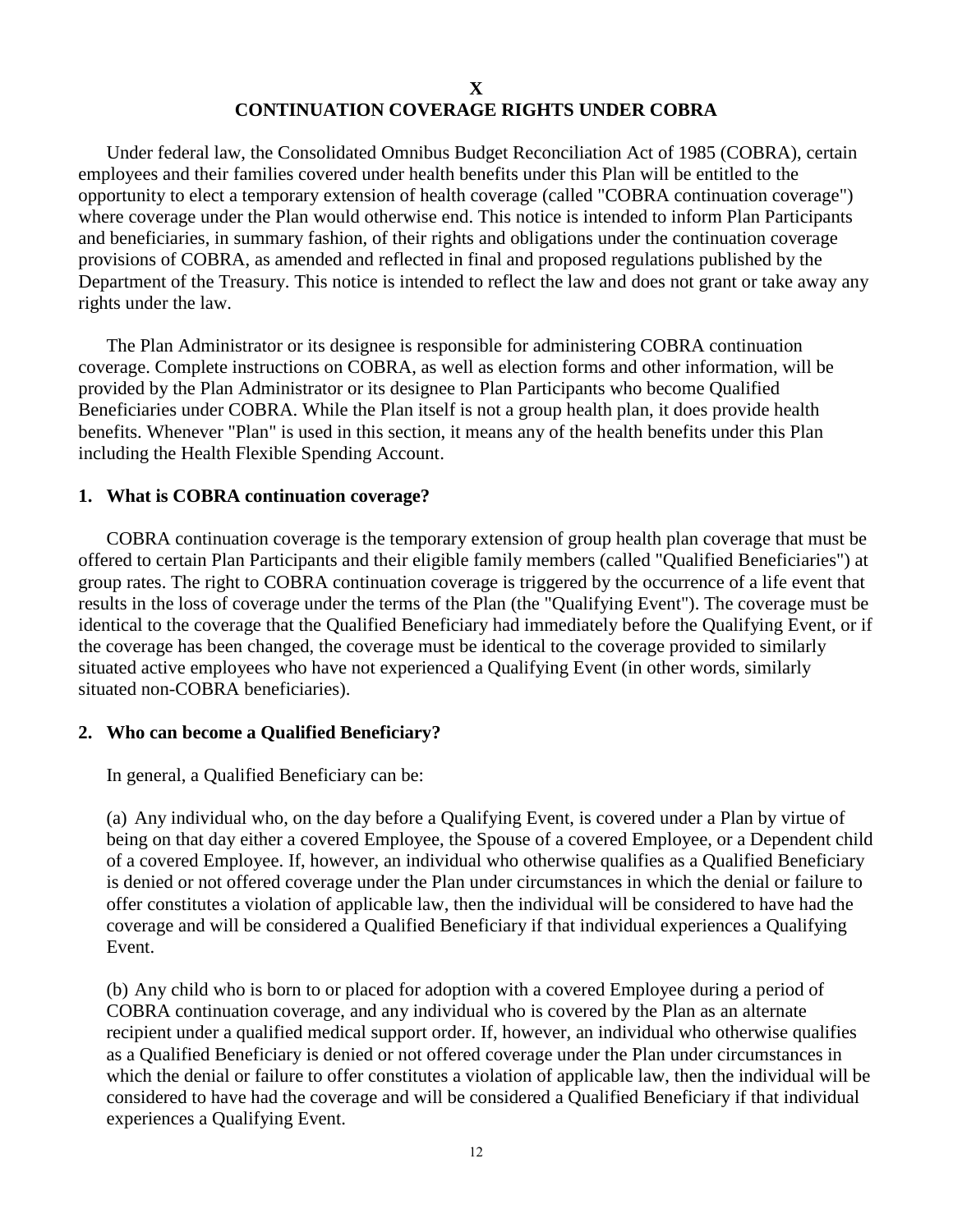The term "covered Employee" includes any individual who is provided coverage under the Plan due to his or her performance of services for the employer sponsoring the Plan. However, this provision does not establish eligibility of these individuals. Eligibility for Plan coverage shall be determined in accordance with Plan Eligibility provisions.

An individual is not a Qualified Beneficiary if the individual's status as a covered Employee is attributable to a period in which the individual was a nonresident alien who received from the individual's Employer no earned income that constituted income from sources within the United States. If, on account of the preceding reason, an individual is not a Qualified Beneficiary, then a Spouse or Dependent child of the individual will also not be considered a Qualified Beneficiary by virtue of the relationship to the individual. A domestic partner is not a Qualified Beneficiary.

Each Qualified Beneficiary (including a child who is born to or placed for adoption with a covered Employee during a period of COBRA continuation coverage) must be offered the opportunity to make an independent election to receive COBRA continuation coverage.

# **3. What is a Qualifying Event?**

A Qualifying Event is any of the following if the Plan provided that the Plan participant would lose coverage (i.e., cease to be covered under the same terms and conditions as in effect immediately before the Qualifying Event) in the absence of COBRA continuation coverage:

(a) The death of a covered Employee.

(b) The termination (other than by reason of the Employee's gross misconduct), or reduction of hours, of a covered Employee's employment.

(c) The divorce or legal separation of a covered Employee from the Employee's Spouse. If the Employee reduces or eliminates the Employee's Spouse's Plan coverage in anticipation of a divorce or legal separation, and a divorce or legal separation later occurs, then the divorce or legal separation may be considered a Qualifying Event even though the Spouse's coverage was reduced or eliminated before the divorce or legal separation.

(d) A covered Employee's enrollment in any part of the Medicare program.

(e) A Dependent child's ceasing to satisfy the Plan's requirements for a Dependent child (for example, attainment of the maximum age for dependency under the Plan).

If the Qualifying Event causes the covered Employee, or the covered Spouse or a Dependent child of the covered Employee, to cease to be covered under the Plan under the same terms and conditions as in effect immediately before the Qualifying Event, the persons losing such coverage become Qualified Beneficiaries under COBRA if all the other conditions of COBRA are also met. For example, any increase in contribution that must be paid by a covered Employee, or the Spouse, or a Dependent child of the covered Employee, for coverage under the Plan that results from the occurrence of one of the events listed above is a loss of coverage.

The taking of leave under the Family and Medical Leave Act of 1993 ("FMLA") does not constitute a Qualifying Event. A Qualifying Event will occur, however, if an Employee does not return to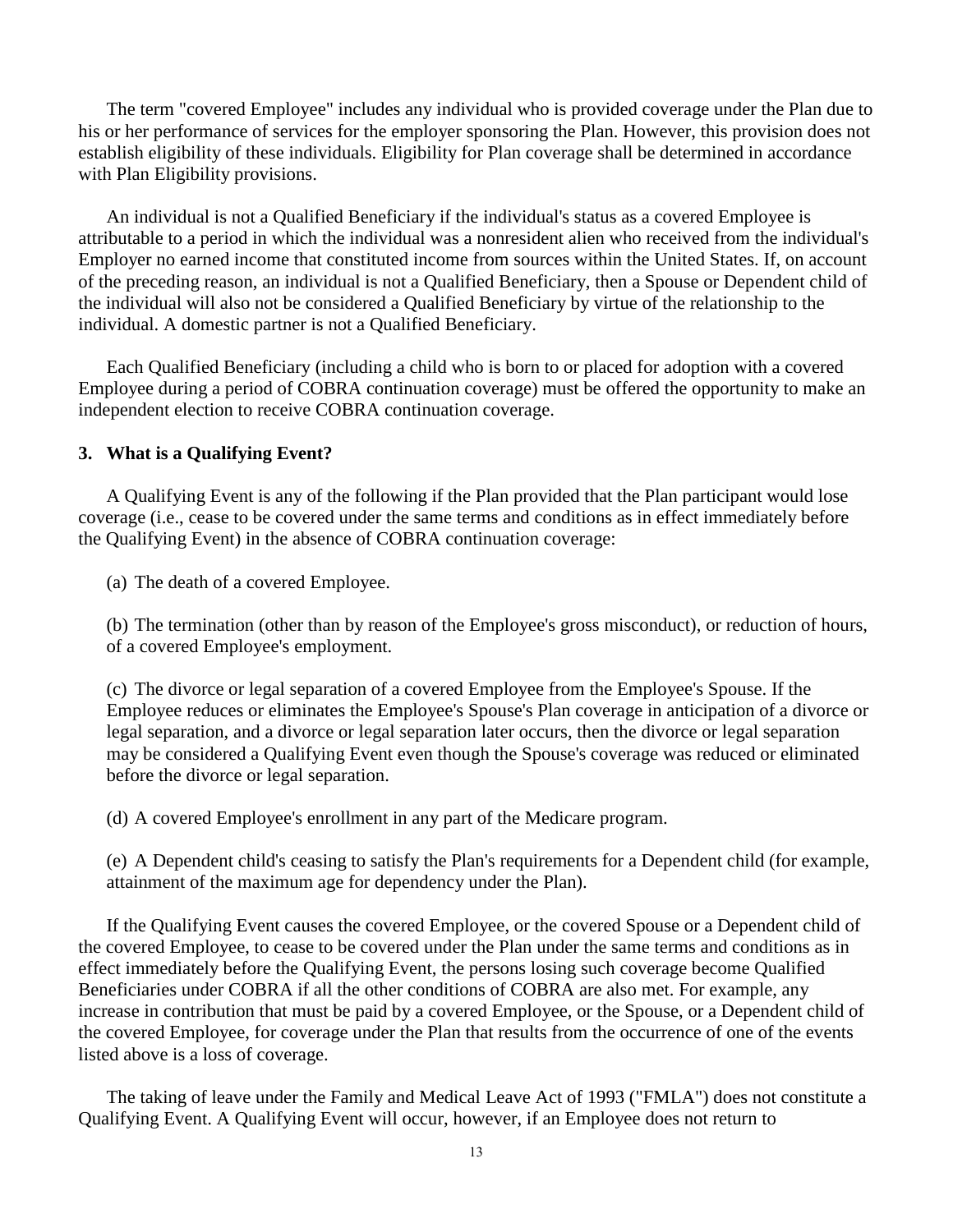employment at the end of the FMLA leave and all other COBRA continuation coverage conditions are present. If a Qualifying Event occurs, it occurs on the last day of FMLA leave and the applicable maximum coverage period is measured from this date (unless coverage is lost at a later date and the Plan provides for the extension of the required periods, in which case the maximum coverage date is measured from the date when the coverage is lost.) Note that the covered Employee and family members will be entitled to COBRA continuation coverage even if they failed to pay the employee portion of premiums for coverage under the Plan during the FMLA leave.

# **4. Are there special rules for the Health Flexible Spending Account?**

COBRA coverage under the Health Flexible Spending Account will be offered only to Qualified Beneficiaries losing coverage who have underspent accounts. A Qualified Beneficiary has an underspent account if the annual limit elected by the covered employee, reduced by reimbursements up to the time of the qualifying event, is equal to or more than the amount of the premiums for Health Flexible Spending Account COBRA coverage that will be charged for the remainder of the Plan Year. COBRA coverage will consist of the Health Flexible Spending Account coverage in force at the time of the Qualifying Event (i.e. the elected annual limit reduced by expenses reimbursed up to the time of the Qualifying Event). The use-it-or-lose-it rule will continue to apply, so any unused amounts will be forfeited at the end of the Plan Year, and COBRA coverage will terminate at the end of the Plan Year. Unless otherwise elected, all Qualified Beneficiaries who were covered under the Health Flexible Spending Account will be covered together for Health Flexible Spending Account COBRA coverage. However, each Qualified Beneficiary could alternatively elect separate COBRA coverage to cover that Qualified Beneficiary only, with a separate Health Flexible Spending Account annual limit and a separate premium.

# **5. What factors should be considered when determining to elect COBRA continuation coverage?**

You should take into account that a failure to continue your group health coverage will affect your rights under federal law. First, you can lose the right to avoid having pre-existing condition exclusions applied by other group health plans if there is more than a 63-day gap in health coverage and election of COBRA continuation coverage may help you avoid such a gap. Second, if you do not elect COBRA continuation coverage and pay the appropriate premiums for the maximum time available to you, you will lose the right to convert to an individual health insurance policy, which does not impose such pre-existing condition exclusions. Finally, you should take into account that you have special enrollment rights under federal law (HIPAA). You have the right to request special enrollment in another group health plan for which you are otherwise eligible (such as a plan sponsored by your Spouse's employer) within 30 days after Plan coverage ends due to a Qualifying Event listed above. You will also have the same special right at the end of COBRA continuation coverage if you get COBRA continuation coverage for the maximum time available to you.

# **6. What is the procedure for obtaining COBRA continuation coverage?**

The Plan has conditioned the availability of COBRA continuation coverage upon the timely election of such coverage. An election is timely if it is made during the election period.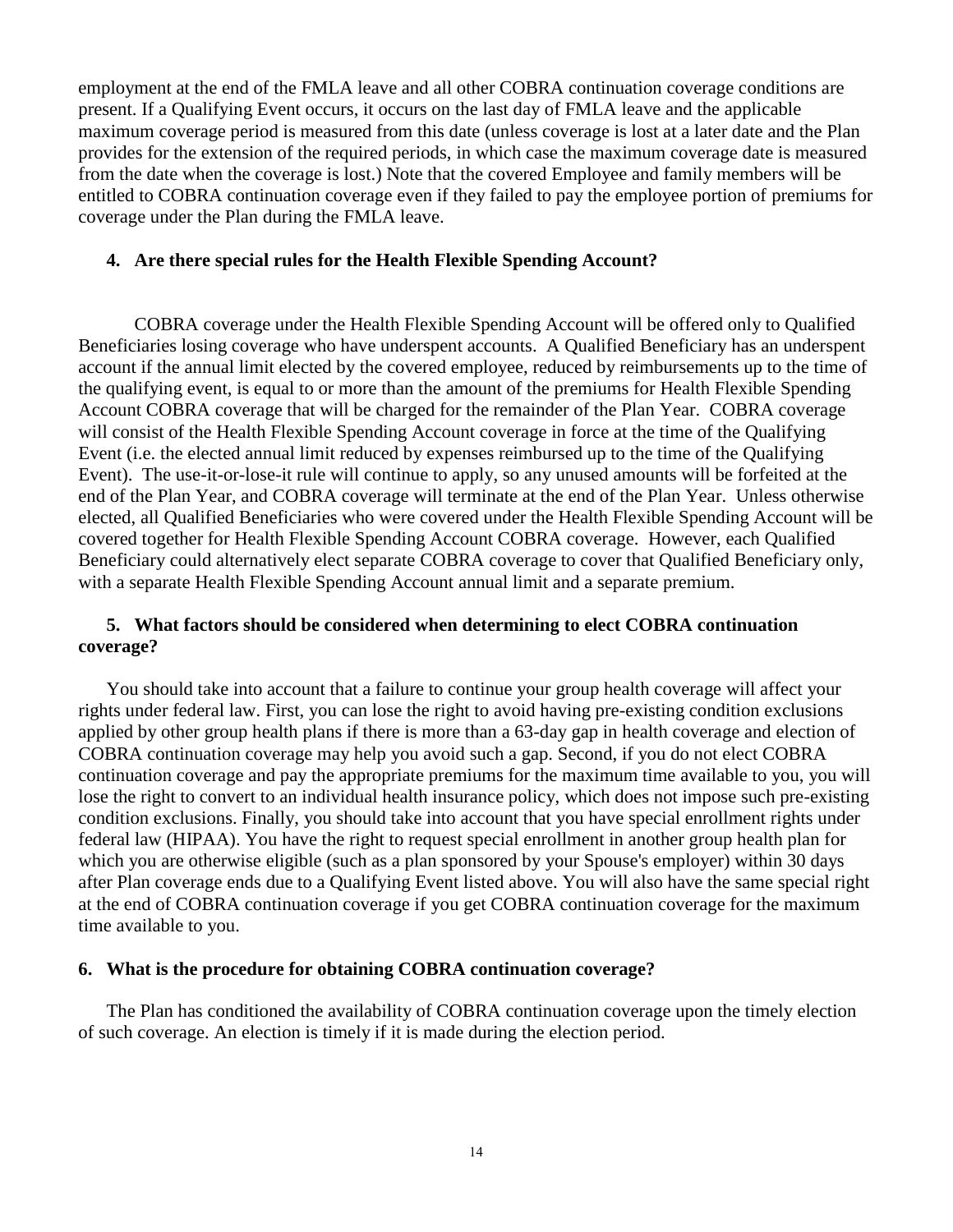### **7. What is the election period and how long must it last?**

The election period is the time period within which the Qualified Beneficiary must elect COBRA continuation coverage under the Plan. The election period must begin no later than the date the Qualified Beneficiary would lose coverage on account of the Qualifying Event and ends 60 days after the later of the date the Qualified Beneficiary would lose coverage on account of the Qualifying Event or the date notice is provided to the Qualified Beneficiary of her or his right to elect COBRA continuation coverage. If coverage is not elected within the 60 day period, all rights to elect COBRA continuation coverage are forfeited.

Note: If a covered Employee who has been terminated or experienced a reduction of hours qualifies for a trade readjustment allowance or alternative trade adjustment assistance under a federal law called the Trade Act of 2002, and the employee and his or her covered dependents have not elected COBRA coverage within the normal election period, a second opportunity to elect COBRA coverage will be made available for themselves and certain family members, but only within a limited period of 60 days or less and only during the six months immediately after their group health plan coverage ended. Any person who qualifies or thinks that he or she and/or his or her family members may qualify for assistance under this special provision should contact the Plan Administrator or its designee for further information.

The Trade Act of 2002 also created a tax credit for certain TAA-eligible individuals and for certain retired employees who are receiving pension payments from the Pension Benefit Guaranty Corporation (PBGC) (eligible individuals). Under the new tax provisions, eligible individuals can either take a tax credit or get advance payment of a part of the premiums paid for qualified health insurance, including continuation coverage. If you have questions about these new tax provisions, you may call the Health Coverage Tax Credit Consumer Contact Center toll-free at 1-866-628-4282. TTD/TTY callers may call toll-free at 1-866-626-4282. More information about the Trade Act is also available at www.doleta.gov/tradeact.

# **8. Is a covered Employee or Qualified Beneficiary responsible for informing the Plan Administrator of the occurrence of a Qualifying Event?**

The Plan will offer COBRA continuation coverage to Qualified Beneficiaries only after the Plan Administrator or its designee has been timely notified that a Qualifying Event has occurred. The Employer (if the Employer is not the Plan Administrator) will notify the Plan Administrator or its designee of the Qualifying Event within 30 days following the date coverage ends when the Qualifying Event is:

- (a) the end of employment or reduction of hours of employment,
- (b) death of the employee,
- (c) commencement of a proceeding in bankruptcy with respect to the Employer, or
- (d) entitlement of the employee to any part of Medicare.

# **IMPORTANT:**

**For the other Qualifying Events (divorce or legal separation of the employee and spouse or a dependent child's losing eligibility for coverage as a dependent child), you or someone on your**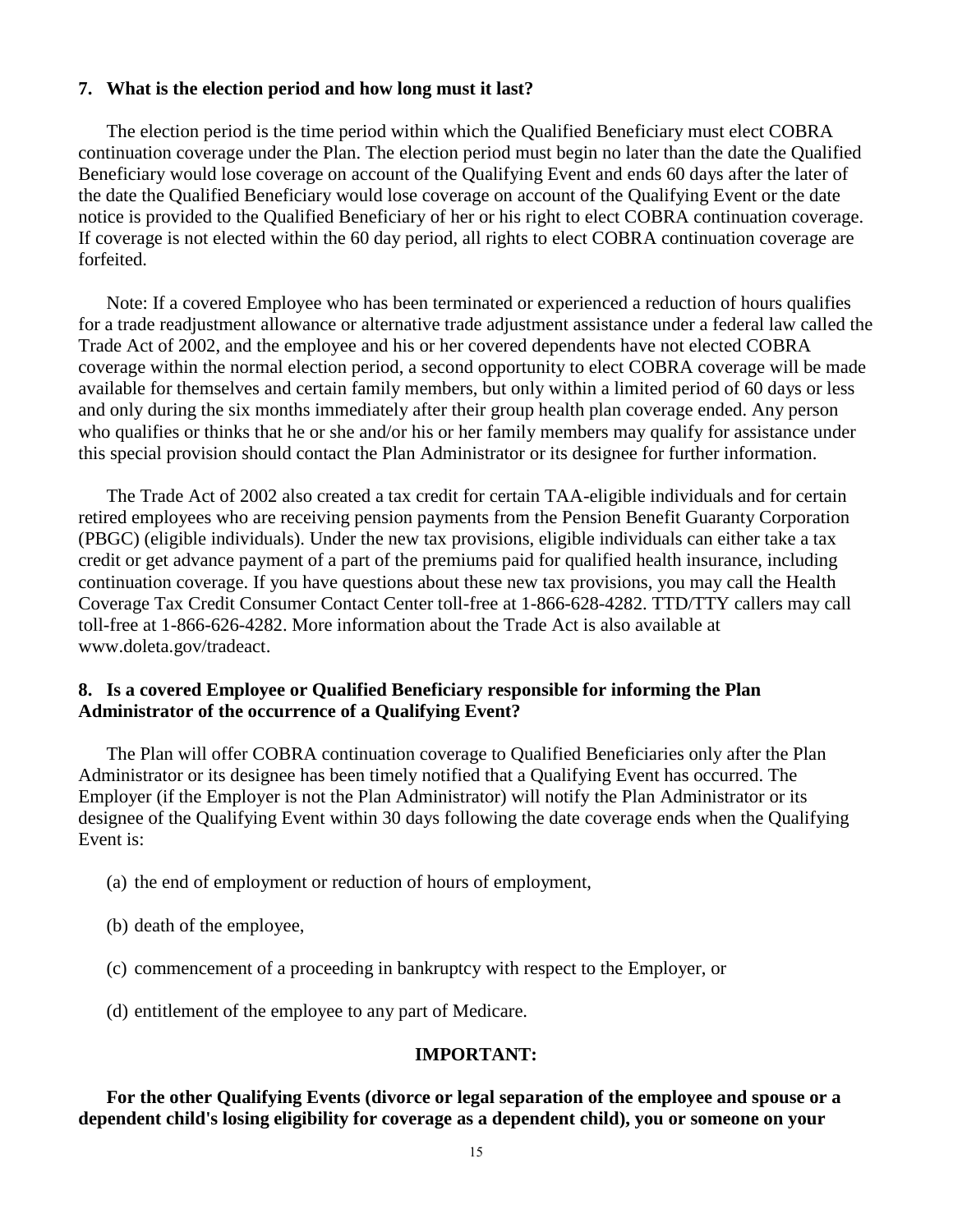**behalf must notify the Plan Administrator or its designee in writing within 60 days after the Qualifying Event occurs, using the procedures specified below. If these procedures are not followed or if the notice is not provided in writing to the Plan Administrator or its designee during the 60-day notice period, any spouse or dependent child who loses coverage will not be offered the option to elect continuation coverage. You must send this notice to the Plan Administrator or its designee.**

# *NOTICE PROCEDURES:*

Any notice that you provide must be *in writing*. Oral notice, including notice by telephone, is not acceptable. You must mail, fax or hand-deliver your notice to the person, department or firm listed below, at the following address:

> Rockingham County, Virginia 20 East Gay Street Harrisonburg, Virginia 22802

If mailed, your notice must be postmarked no later than the last day of the required notice period. Any notice you provide must state:

- the **name of the plan or plans** under which you lost or are losing coverage,
- the **name and address of the employee** covered under the plan,
- the **name(s) and address(es) of the Qualified Beneficiary(ies)**, and
- the **Qualifying Event** and the **date** it happened.

If the Qualifying Event is a **divorce or legal separation**, your notice must include **a copy of the divorce decree or the legal separation agreement**.

Be aware that there are other notice requirements in other contexts, for example, in order to qualify for a disability extension.

Once the Plan Administrator or its designee receives *timely notice* that a Qualifying Event has occurred, COBRA continuation coverage will be offered to each of the qualified beneficiaries. Each Qualified Beneficiary will have an independent right to elect COBRA continuation coverage. Covered employees may elect COBRA continuation coverage for their spouses, and parents may elect COBRA continuation coverage on behalf of their children. For each Qualified Beneficiary who elects COBRA continuation coverage, COBRA continuation coverage will begin on the date that plan coverage would otherwise have been lost. If you or your spouse or dependent children do not elect continuation coverage within the 60-day election period described above, the right to elect continuation coverage will be lost.

# **9. Is a waiver before the end of the election period effective to end a Qualified Beneficiary's election rights?**

If, during the election period, a Qualified Beneficiary waives COBRA continuation coverage, the waiver can be revoked at any time before the end of the election period. Revocation of the waiver is an election of COBRA continuation coverage. However, if a waiver is later revoked, coverage need not be provided retroactively (that is, from the date of the loss of coverage until the waiver is revoked). Waivers and revocations of waivers are considered made on the date they are sent to the Plan Administrator or its designee, as applicable.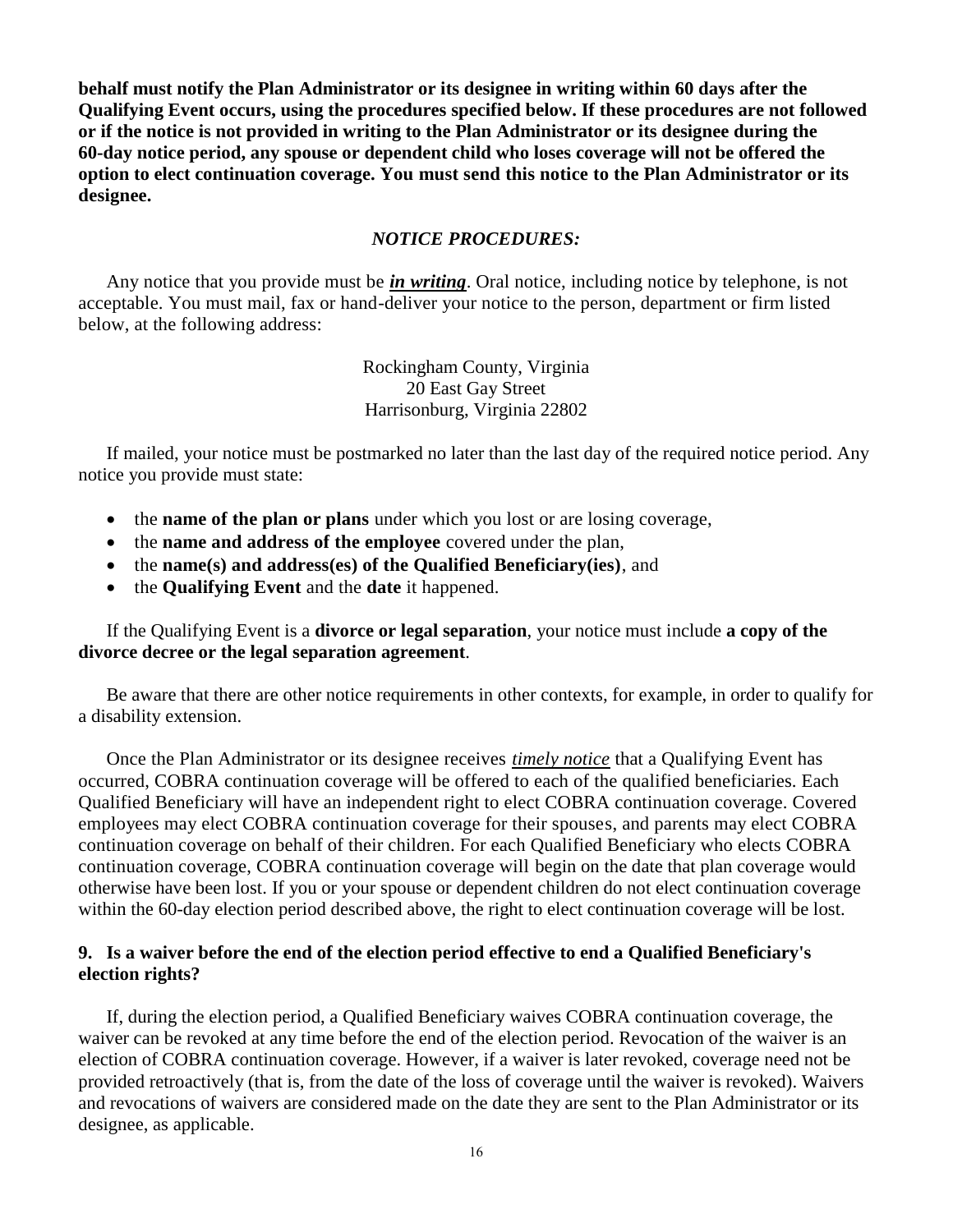# **10. Is COBRA coverage available if a Qualified Beneficiary has other group health plan coverage or Medicare?**

Qualified Beneficiaries who are entitled to elect COBRA continuation coverage may do so even if they are covered under another group health plan or are entitled to Medicare benefits on or before the date on which COBRA is elected. However, a Qualified Beneficiary's COBRA coverage will terminate automatically if, after electing COBRA, he or she becomes entitled to Medicare or becomes covered under other group health plan coverage (but only after any applicable preexisting condition exclusions of that other plan have been exhausted or satisfied).

# **11. When may a Qualified Beneficiary's COBRA continuation coverage be terminated?**

During the election period, a Qualified Beneficiary may waive COBRA continuation coverage. Except for an interruption of coverage in connection with a waiver, COBRA continuation coverage that has been elected for a Qualified Beneficiary must extend for at least the period beginning on the date of the Qualifying Event and ending not before the earliest of the following dates:

(a) The last day of the applicable maximum coverage period.

(b) The first day for which Timely Payment is not made to the Plan with respect to the Qualified Beneficiary.

(c) The date upon which the Employer ceases to provide any group health plan (including a successor plan) to any employee.

(d) The date, after the date of the election, that the Qualified Beneficiary first becomes covered under any other Plan that does not contain any exclusion or limitation with respect to any pre-existing condition, other than such an exclusion or limitation that does not apply to, or is satisfied by, the Qualified Beneficiary.

(e) The date, after the date of the election, that the Qualified Beneficiary first becomes entitled to Medicare (either part A or part B, whichever occurs earlier).

(f) In the case of a Qualified Beneficiary entitled to a disability extension, the later of:

(1) (i) 29 months after the date of the Qualifying Event, or (ii) the first day of the month that is more than 30 days after the date of a final determination under Title II or XVI of the Social Security Act that the disabled Qualified Beneficiary whose disability resulted in the Qualified Beneficiary's entitlement to the disability extension is no longer disabled, whichever is earlier; or

(2) the end of the maximum coverage period that applies to the Qualified Beneficiary without regard to the disability extension.

The Plan can terminate for cause the coverage of a Qualified Beneficiary on the same basis that the Plan terminates for cause the coverage of similarly situated non-COBRA beneficiaries, for example, for the submission of a fraudulent claim.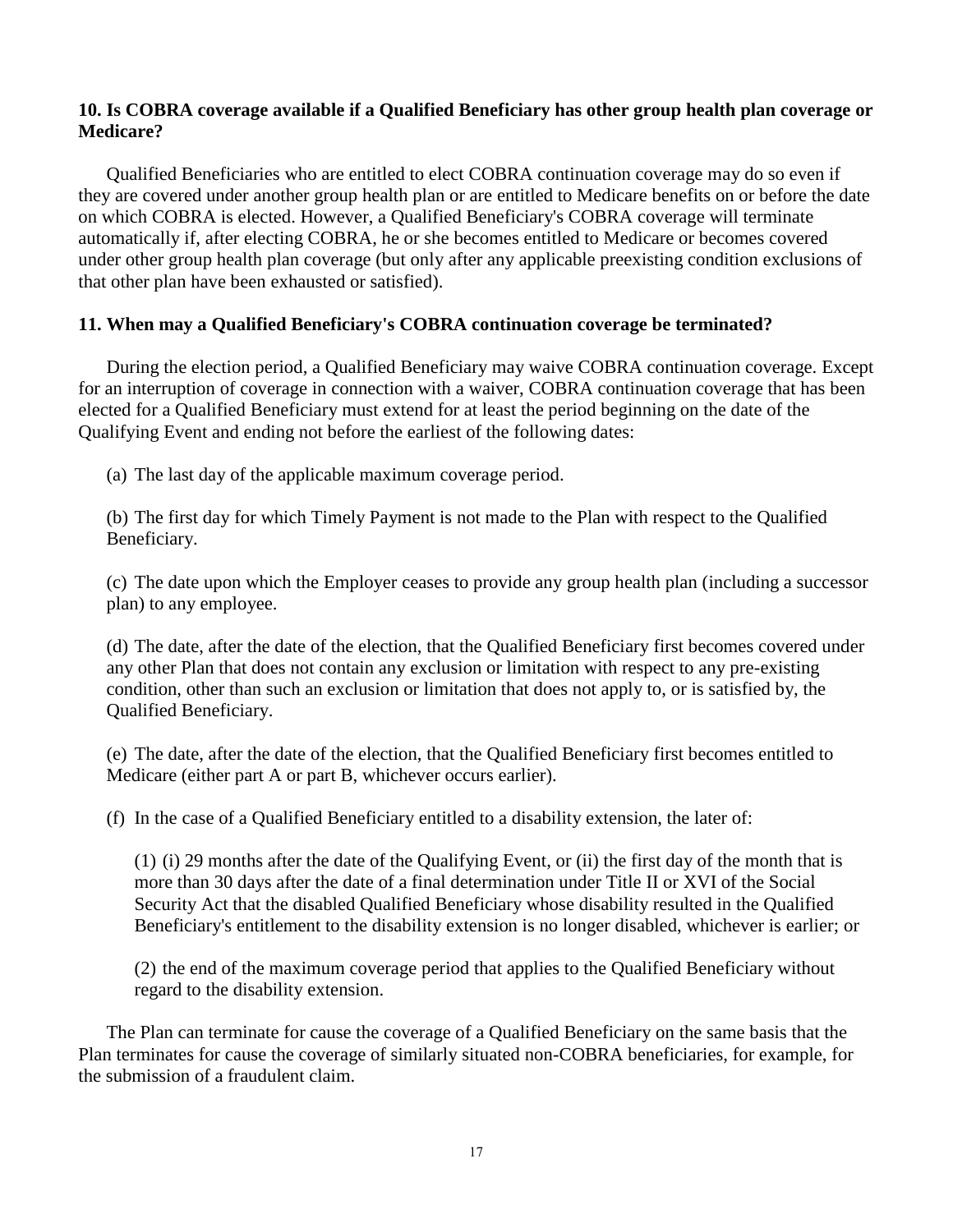In the case of an individual who is not a Qualified Beneficiary and who is receiving coverage under the Plan solely because of the individual's relationship to a Qualified Beneficiary, if the Plan's obligation to make COBRA continuation coverage available to the Qualified Beneficiary ceases, the Plan is not obligated to make coverage available to the individual who is not a Qualified Beneficiary.

# **12. What are the maximum coverage periods for COBRA continuation coverage?**

The maximum coverage periods are based on the type of the Qualifying Event and the status of the Qualified Beneficiary, as shown below.

(a) In the case of a Qualifying Event that is a termination of employment or reduction of hours of employment, the maximum coverage period ends 18 months after the Qualifying Event if there is not a disability extension and 29 months after the Qualifying Event if there is a disability extension.

(b) In the case of a covered Employee's enrollment in the Medicare program before experiencing a Qualifying Event that is a termination of employment or reduction of hours of employment, the maximum coverage period for Qualified Beneficiaries ends on the later of:

(1) 36 months after the date the covered Employee becomes enrolled in the Medicare program. This extension does not apply to the covered Employee; or

(2) 18 months (or 29 months, if there is a disability extension) after the date of the covered Employee's termination of employment or reduction of hours of employment.

(c) In the case of a Qualified Beneficiary who is a child born to or placed for adoption with a covered Employee during a period of COBRA continuation coverage, the maximum coverage period is the maximum coverage period applicable to the Qualifying Event giving rise to the period of COBRA continuation coverage during which the child was born or placed for adoption.

(d) In the case of any other Qualifying Event than that described above, the maximum coverage period ends 36 months after the Qualifying Event.

COBRA coverage under a Health Flexible Spending Account can last only until the end of the year in which the Qualifying Event occurred. See the section above entitled "Are there special rules for the Health Flexible Spending Account?"

### **13. Under what circumstances can the maximum coverage period be expanded?**

If a Qualifying Event that gives rise to an 18-month or 29-month maximum coverage period is followed, within that 18- or 29-month period, by a second Qualifying Event that gives rise to a 36-months maximum coverage period, the original period is expanded to 36 months, but only for individuals who are Qualified Beneficiaries at the time of and with respect to both Qualifying Events. In no circumstance can the COBRA maximum coverage period be expanded to more than 36 months after the date of the first Qualifying Event. The Plan Administrator must be notified of the second qualifying event within 60 days of the second qualifying event. This notice must be sent to the Plan Administrator or its designee in accordance with the procedures above.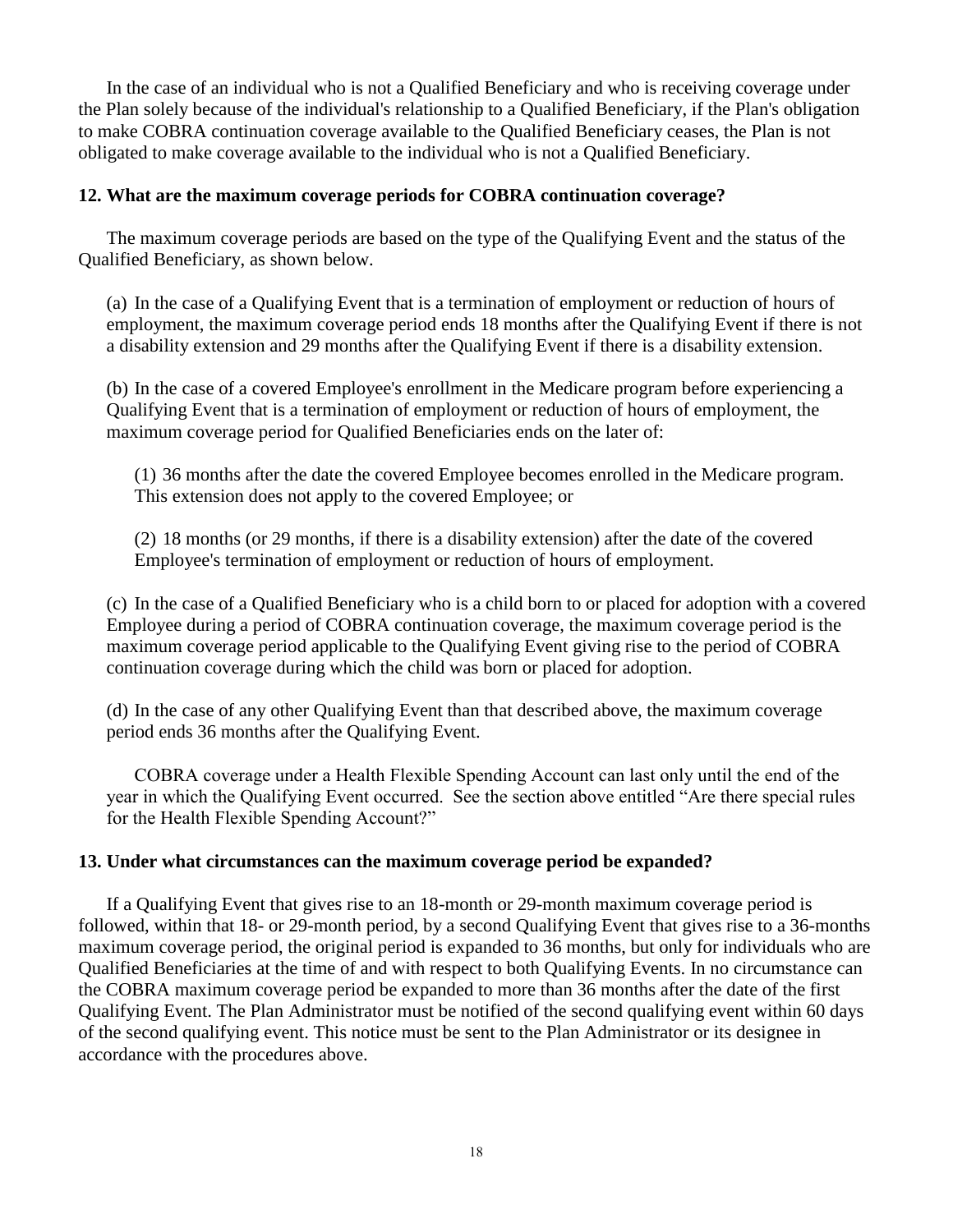# **14. How does a Qualified Beneficiary become entitled to a disability extension?**

A disability extension will be granted if an individual (whether or not the covered Employee) who is a Qualified Beneficiary in connection with the Qualifying Event that is a termination or reduction of hours of a covered Employee's employment, is determined under Title II or XVI of the Social Security Act to have been disabled at any time during the first 60 days of COBRA continuation coverage. To qualify for the disability extension, the Qualified Beneficiary must also provide the Plan Administrator with notice of the disability determination on a date that is both within 60 days after the date of the determination and before the end of the original 18-month maximum coverage. This notice must be sent to the Plan Administrator or its designee in accordance with the procedures above.

# **15. Does the Plan require payment for COBRA continuation coverage?**

For any period of COBRA continuation coverage under the Plan, Qualified Beneficiaries who elect COBRA continuation coverage may be required to pay up to 102% of the applicable premium and up to 150% of the applicable premium for any expanded period of COBRA continuation coverage covering a disabled Qualified Beneficiary due to a disability extension. Your Plan Administrator will inform you of the cost. The Plan will terminate a Qualified Beneficiary's COBRA continuation coverage as of the first day of any period for which timely payment is not made.

# **16. Must the Plan allow payment for COBRA continuation coverage to be made in monthly installments?**

Yes. The Plan is also permitted to allow for payment at other intervals.

# **17. What is Timely Payment for COBRA continuation coverage?**

Timely Payment means a payment made no later than 30 days after the first day of the coverage period. Payment that is made to the Plan by a later date is also considered Timely Payment if either under the terms of the Plan, covered Employees or Qualified Beneficiaries are allowed until that later date to pay for their coverage for the period or under the terms of an arrangement between the Employer and the entity that provides Plan benefits on the Employer's behalf, the Employer is allowed until that later date to pay for coverage of similarly situated non-COBRA beneficiaries for the period.

Notwithstanding the above paragraph, the Plan does not require payment for any period of COBRA continuation coverage for a Qualified Beneficiary earlier than 45 days after the date on which the election of COBRA continuation coverage is made for that Qualified Beneficiary. Payment is considered made on the date on which it is postmarked to the Plan.

If Timely Payment is made to the Plan in an amount that is not significantly less than the amount the Plan requires to be paid for a period of coverage, then the amount paid will be deemed to satisfy the Plan's requirement for the amount to be paid, unless the Plan notifies the Qualified Beneficiary of the amount of the deficiency and grants a reasonable period of time for payment of the deficiency to be made. A "reasonable period of time" is 30 days after the notice is provided. A shortfall in a Timely Payment is not significant if it is no greater than the lesser of \$50 or 10% of the required amount.